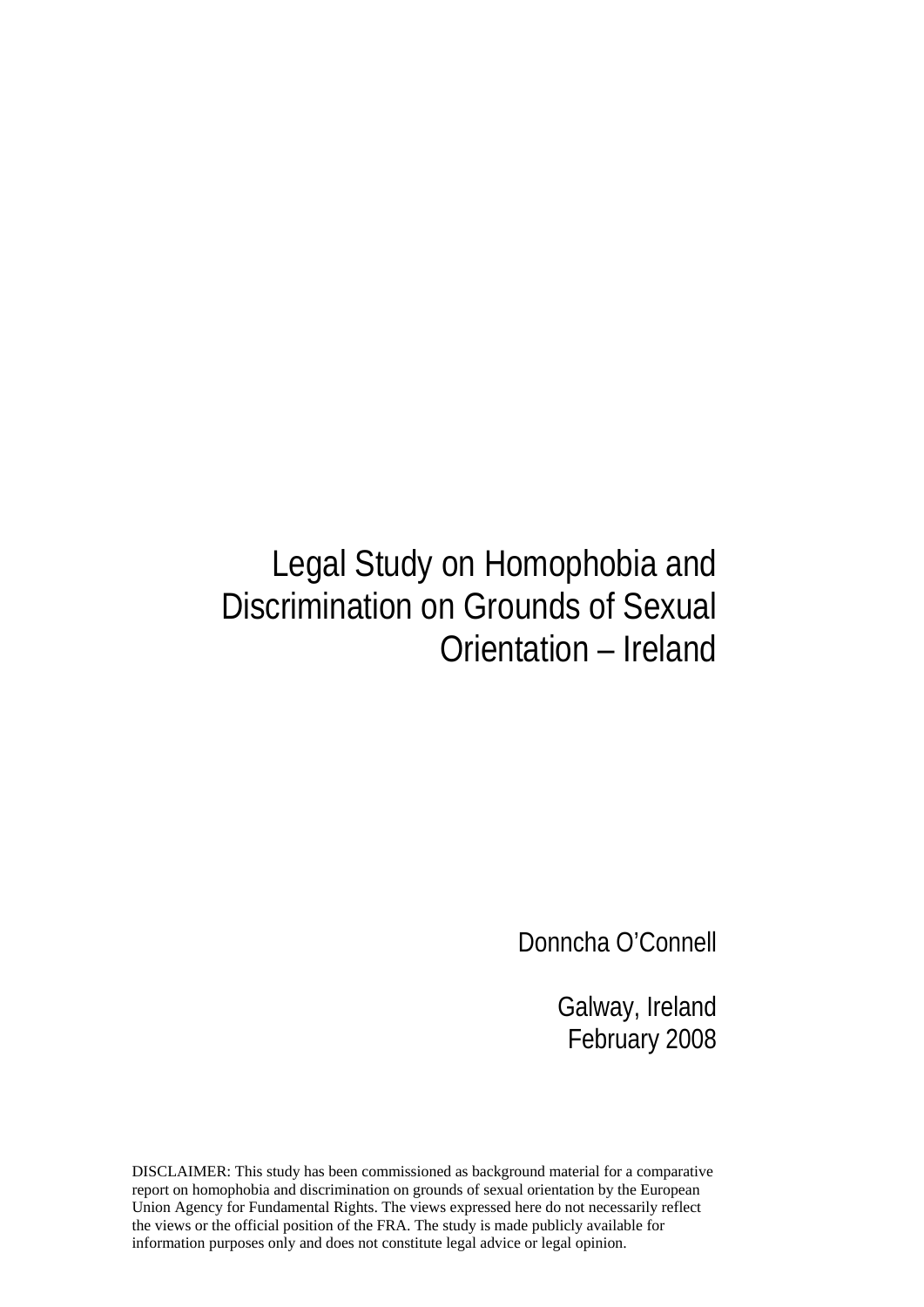# Contents

| A.             |  |
|----------------|--|
| <b>B.</b>      |  |
| $\mathbf{C}$ . |  |
| D.             |  |
| Е.             |  |
| F.             |  |
| G.             |  |
| Н.             |  |
| Ι.             |  |
|                |  |
|                |  |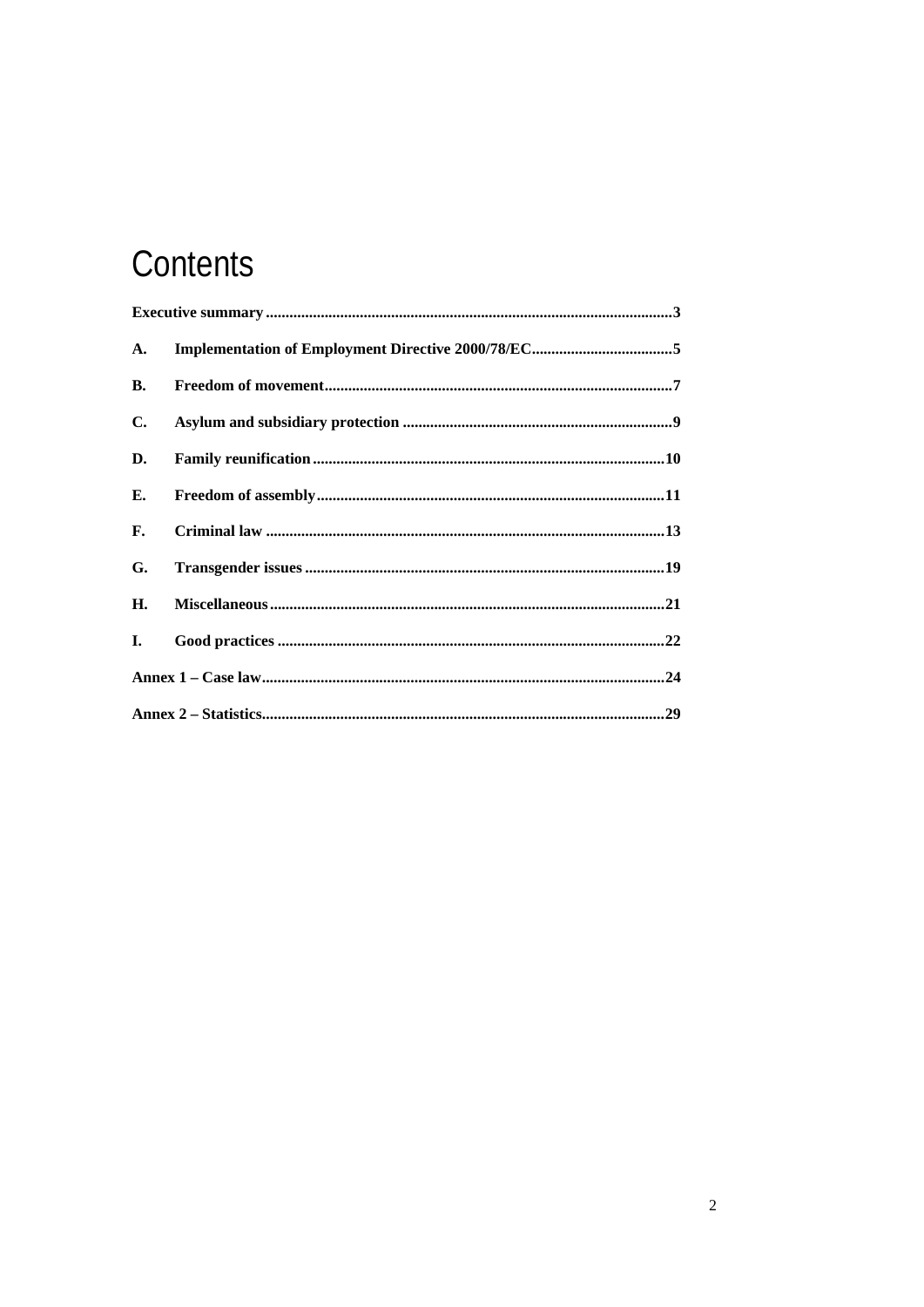#### Executive summary

#### Implementation of Employment Directive 2000/78/EC

[1]. Although the Directive has been implemented by the Equality Act 2004 which amends the pre-existing Employment Equality Act 1998 and the Equal Status 2000 a number of gaps in the implementation have been identified. Although a well developed quasi-judicial system exists for the consideration of complaints including complaints brought on the sexual orientation ground there is a low level of complaints brought under that ground which probably under-represents the extent of sexual orientation discrimination. The Equality Authority – which was established in 1999 – deals with discrimination (including harassment and victimisation) on nine grounds.

#### Freedom of movement

[2]. Statistics are not available to demonstrate the impact of free movement laws on LGBT partners. Third country nationals – whether LGBT or not – are required to establish themselves as legally resident in another EU country before joining their partners in Ireland.

#### Asylum and subsidiary protection

[3]. Although Irish law does recognise sexual orientation as basis upon which a person seeking asylum might have been persecuted in order to gain refugee status it does not recognise LGBT partners as family members in the context of asylum or subsidiary protection.

#### Family reunification

[4]. The Family Reunification Directive has not been transposed into Irish law and the definition of 'family' – for the purpose of the Refugee Act  $1996 -$  is confined to persons who are married and their children under eighteen years of age. Exceptional leave to enter for family reunification purposes has been granted to same-sex couples on an *ad hoc* discretionary basis but the bases on which this discretion has been exercised by the Minister for Justice, Equality & Law Reform is not clear.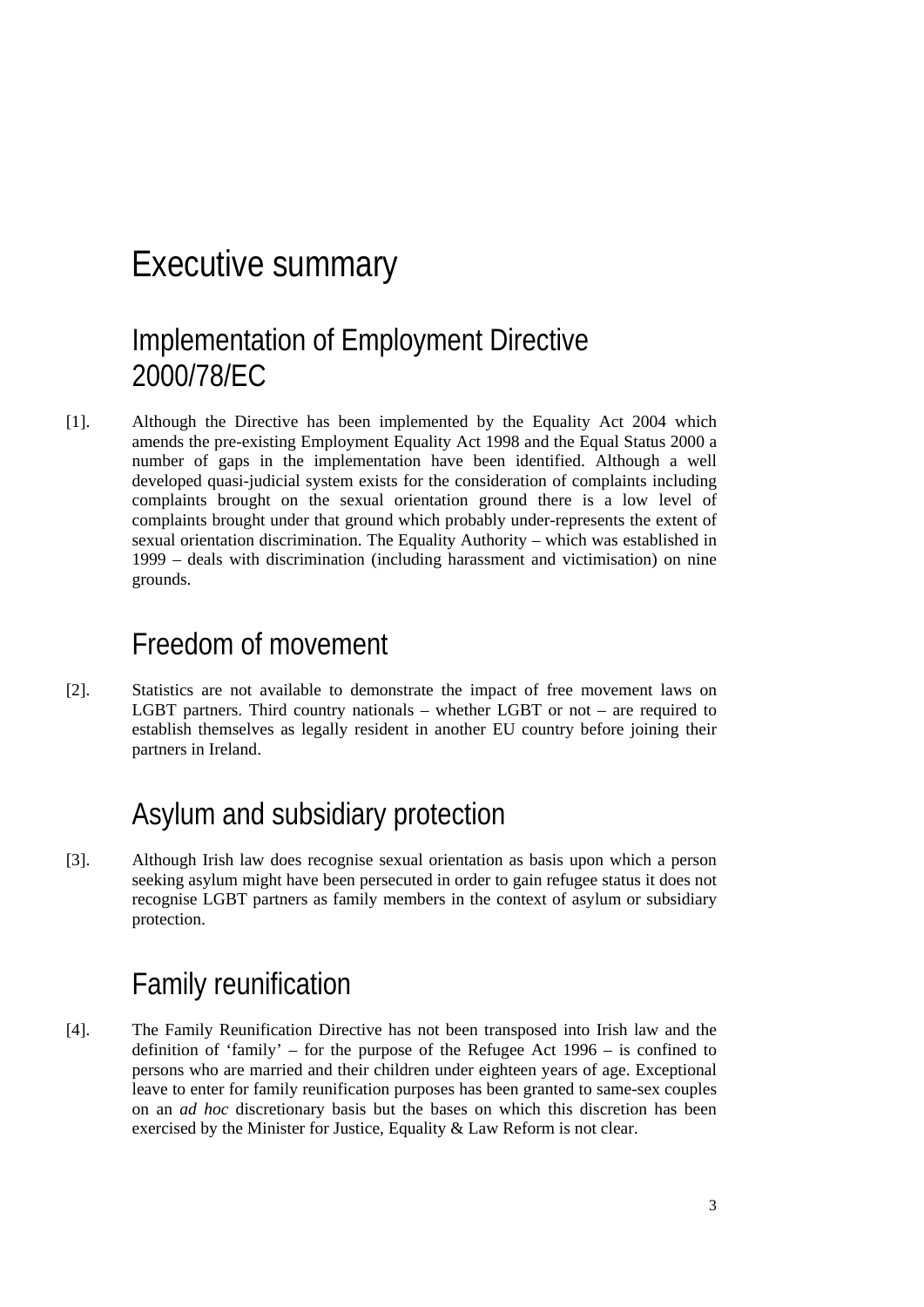#### Freedom of assembly

[5]. Although various statutes exist to regulate and control the exercise of the right of freedom of assembly it is a right explicitly protected by the Irish Constitution and under the ECHR to the extent that the Convention is given further effect in Irish law since 2003. The recent record in relation to the holding of LGB/LGBT marches is quite positive.

#### Hate speech and criminal law

[6]. There is a criminal prohibition on incitement to hatred on the ground, *inter alia*, of sexual orientation since 1989. This is supplemented by other laws of a criminal and civil nature and by 'soft law'. There are a number of problems with the 1989 Act which remains under review and, although official statistics are effectively nonexistent, there is some evidence of hate-related crimes and other offences affecting LGBT communities. In recent years there is evidence of quite effective relationships between An Garda Siochana (police) and organisations representing LGBT communities.

#### Transgender issues

[7]. Despite a recent decision of the High Court declaring Irish law in the area of recognition of post-operative gender identity for transsexual incompatible with the ECHR this incompatibility has not been addressed in reforming legislation. There is, however, some protection against discrimination on the gender ground for transsexuals under the general equality legislation covering employment and access to goods, services and other opportunities. A number of reports and studies have highlighted serious practical difficulties faced by transgendered persons in Ireland.

#### Miscellaneous

[8]. Nothing to report.

#### Good practices

[9]. A number of what might be described as good practices are discernible including: the approach adopted by the Equality Authority, the accessibility of the redress mechanisms available before the Equality Tribunal, the evolution of good working relations between An Garda Siochana and LGBT organisations and certain provisions of the Good Friday / Belfast Agreement 1998.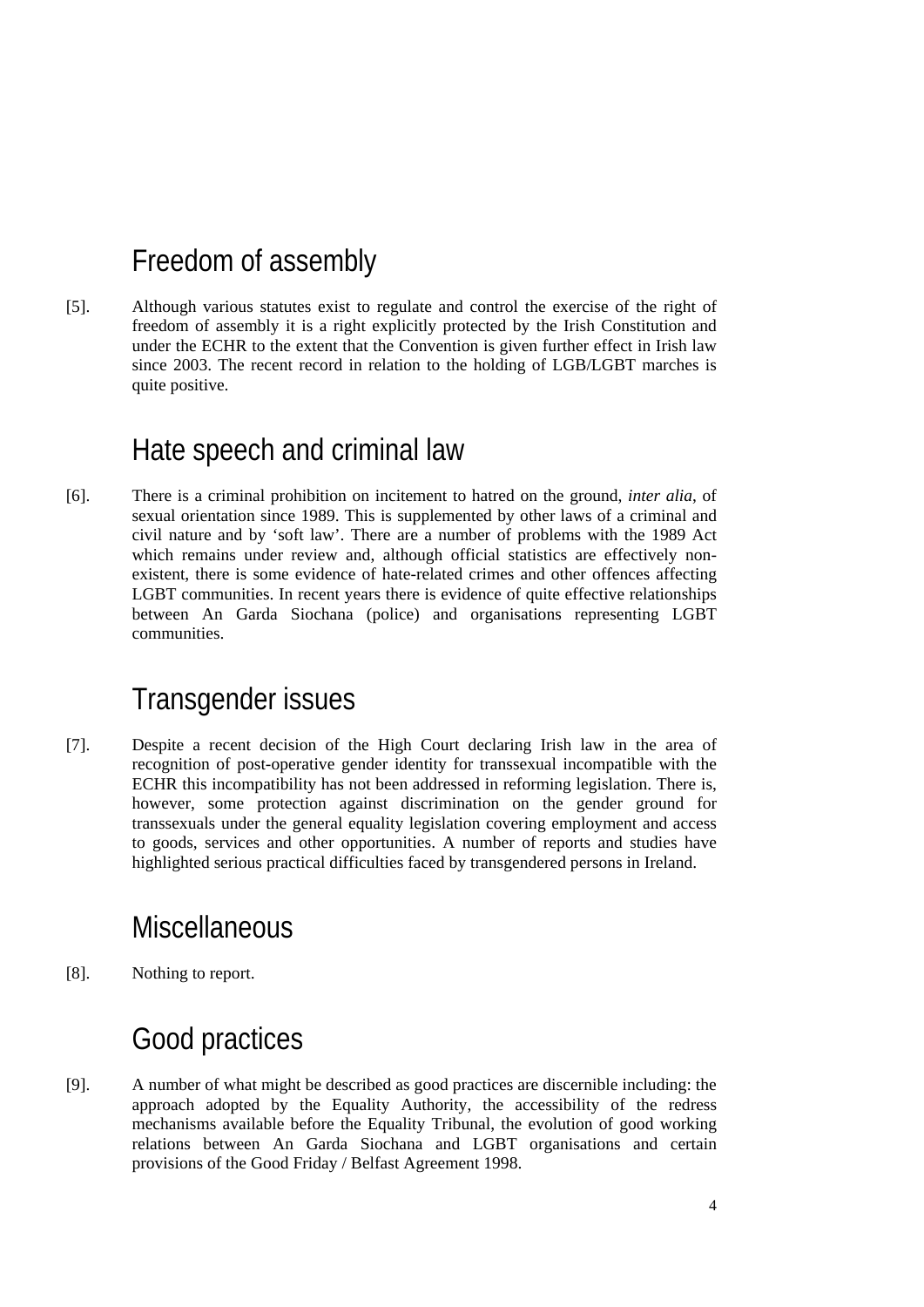## A. Implementation of Employment Directive 2000/78/EC

- [10]. The Equality Act 2004 which amended the pre-existing Employment Equality Act 1998 and the Equal Status Act 2000 – purports to implement Employment Directive 2000/78/EC. Sexual orientation was already a prohibited ground of discrimination under the previous equality law (i.e. 1998 and 2000 Acts) which covered employment generally as well as access to goods, services and other opportunities. The other eight grounds of prohibited discrimination are: gender, marital status, family status, age, membership of the Traveller Community, race, disability and religion.
- [11]. A number of gaps in the implementation of the Directive have been identified in a reasoned opinion of the EU Commission. For example, the definition of indirect discrimination has been criticised for not being broad enough; the limits on compensation payable for the non-gender grounds of prohibited discrimination have also been criticised as have the limits on the legal capacity of interested parties (other than direct victims) to bring cases. A rather broad exemption from the prohibition on discrimination afforded to religious institutions with a particular religious ethos was also raised as an issue of enduring concern in the reasoned opinion. This might prove to be especially concerning in the context of sexual orientation discrimination where a person who claimed that a religious institution had discriminated against him/her on the ground of sexual orientation but that institution claimed an exemption based on the assertion that the alleged discrimination was done for the purpose of protecting the religious ethos of the institution. The points raised in the Commission's reasoned opinion have also been raised in a number of ways by the statutory national body charged with promoting equality and combating discrimination, the Equality Authority.
- [12]. Under equality legislation complaints of sexual orientation discrimination whether in the area of employment or access to goods, services and other opportunities can be brought to the Equality Tribunal, a quasi-judicial body established under the Employment Equality Act 1998 and the Equal Status Act 2000. Complaints under any of the nine grounds of prohibited discrimination against licensed premises (e.g. bars, clubs and hotels) must be brought to the District Court, a normal court of local and limited jurisdiction which deals exclusively at first instance with licensing matters. Complaints of gender discrimination – where no ceiling on compensation applies – can be taken directly to the Circuit Court. In a gender case where there was also a sexual orientation dimension it would not be possible to have this latter dimension considered by the Circuit Court. Rather, the complaint of sexual orientation discrimination would have to be considered by the Equality Tribunal. In practical terms, this can frustrate the multiple grounds approach to equality litigation encouraged by the Equality Authority whereby complainants are encouraged to plead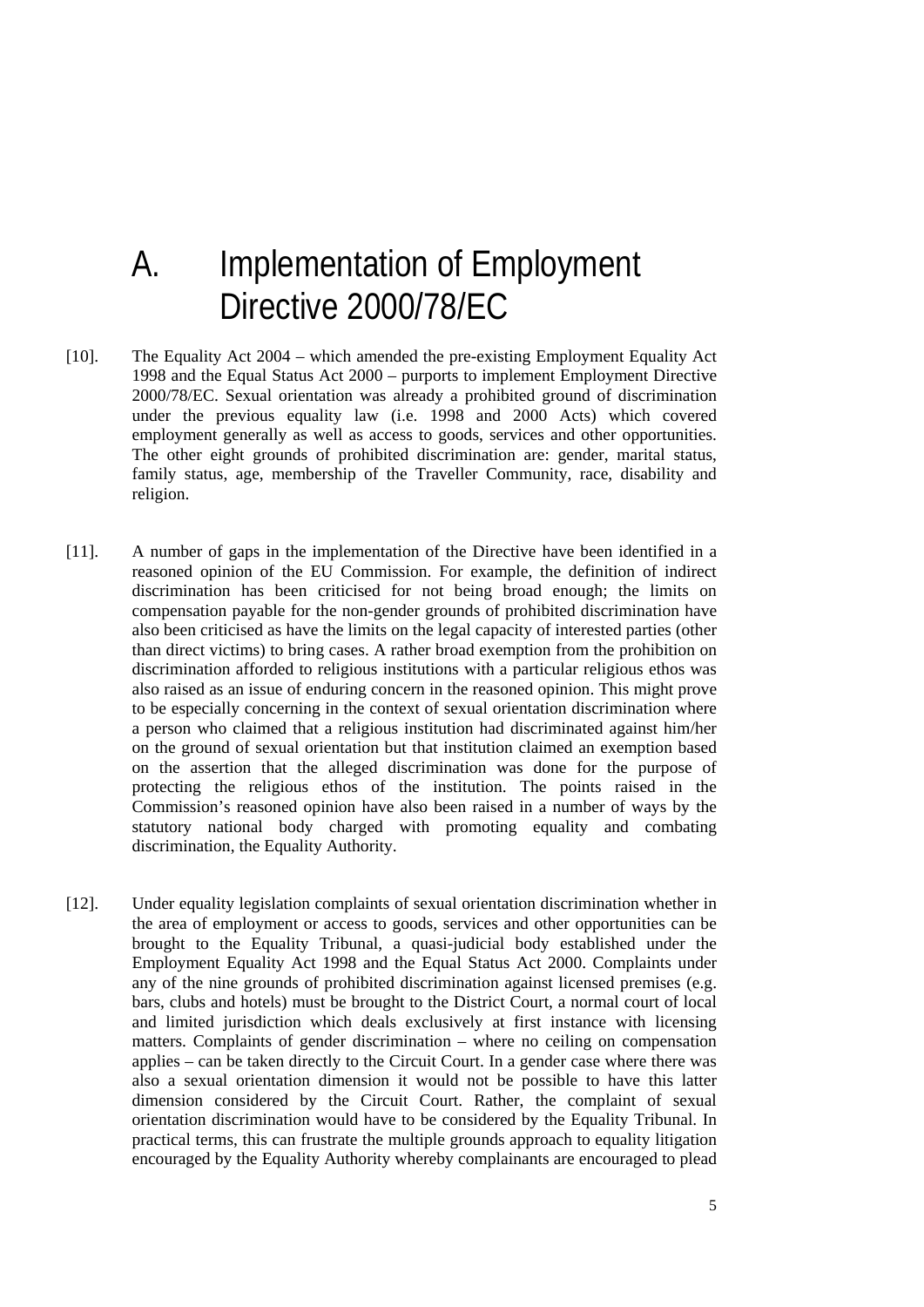all grounds of discrimination (including harassment and victimisation) relevant to their case.

- [13]. The Employment Equality Act 1998 and Equal Status Act 2000 pre-dated the implementation of the Framework Directive (2000/78/EC). As access to goods, services and other opportunities was covered by the Equal Status Act 2000 under which, *inter alia*, sexual orientation discrimination was prohibited it was broader than the Employment Equality Directive. But, in other respects Irish law relating to race discrimination and indirect discrimination is narrower than the Race Directive (2000/43/EC). The scope of the Race Directive in the non-employment areas is broader than the scope of the protection against discrimination on the ground of sexual orientation in the Equal Status Act in that the Act does not apply to functions of the state that do not come within the provision of goods and services, e.g. registration of marriages. More fundamentally, the legislation is subordinate in the sense that anything required by other legislation which might be challenged as discrimination is exempt from the prohibition on discrimination. Under both the Employment Equality Act 1998 and Equal Status Act 2000 the remedies could not be described as effective, proportionate and dissuasive as required by both the Race Directive and the Framework Directive. Specifically in relation to employment, the exemption contained in Section 37 of the 1998 Act is over broad and patently problematic from the point of view of sexual orientation discrimination in that it allows the prohibition on discrimination to be overridden by institutions with a religious ethos in the name of protecting that ethos.
- [14]. The Equality Authority, an independent statutory body, was established on  $18<sup>th</sup>$ October 1999 under the Employment Equality Act 1998. It replaced the pre-existing Employment Equality Agency and has a much broader mandate which was expanded under the Equal Status Act 2000 and the Intoxicating Liquor Act 2003. The Authority has four main functions:
	- To work towards the elimination of discrimination in relation to the nine areas of prohibited discrimination covered by the legislation
	- To promote equality of opportunity in relation to the areas covered by the legislation
	- To provide information to the public on equality and related legislation
	- To monitor and review the operation of equality and related legislation.
- [15]. The two core pieces of legislation under which the Authority works outlaw discrimination in employment, vocational training, advertising, collective agreements, the provision of goods and services and other opportunities to which the public generally have access on the abovementioned nine grounds. Discrimination is defined as the treatment of a person in a less favourable way than another person is, has been or would be treated on any of or a combination of the nine grounds.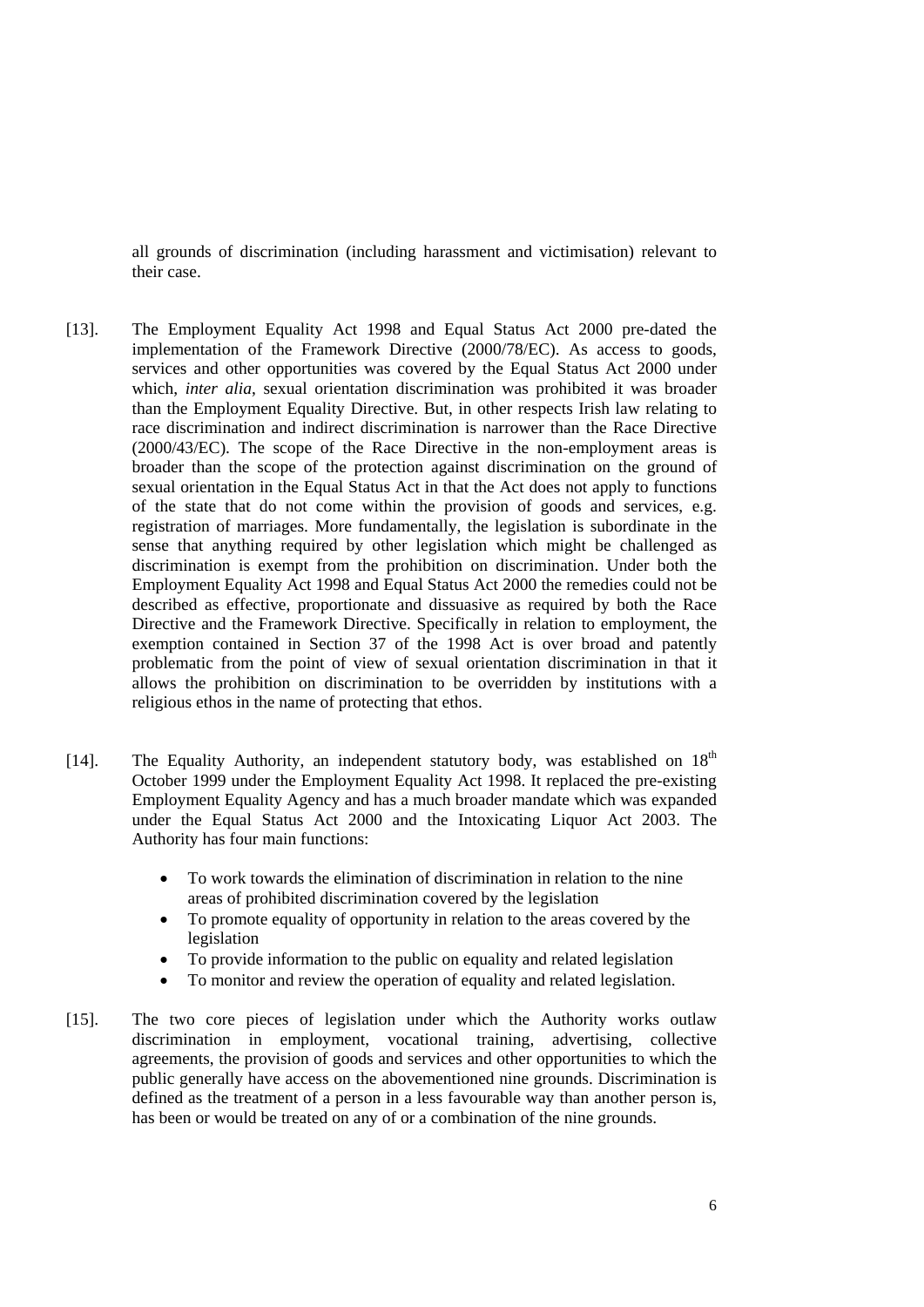- [16]. As well as the Equality Authority there exists a body of quasi-judicial specialist tribunals know collectively as the Equality Tribunal. These deal with complaints of discrimination (except in relation to licensed premises) on all of the nine grounds but, as stated previously, complaints of gender discrimination can be taken directly to the Circuit Court.
- [17]. Depending on the nature of the complaint there is a right of appeal from the Equality Tribunal to the Labour Court or Circuit Court.

See data from Annual Reports of the Equality Authority in Annex 2.

- [18]. Although Article 9(2) of the Employment Directive 2000/78/EC has not been formally implemented in Irish law civil society organisations can represent complainants before the Equality Tribunal although they themselves have no right of audience before the District Court or Circuit Court. While civil society organisations can represent complainants before the Tribunal they would not have sufficient legal standing to make a complaint in their own name. There is no hard data on how frequently civil society organisations represent complainants in complaints brought before the Equality Tribunal although, anecdotally, it is evident that this occurs regularly<sup>1</sup>. For example, one such organisation, the Irish Traveller Movement (ITM) runs its own legal unit that assists complainants from the Traveller Community in various forms of legal action.
- [19]. For relevant statistical information, see Annex 2.

1

## B. Freedom of movement

[20]. EU citizen LGBT partners of EU citizens have the same free movement rights as any EU citizen not by virtue of their being 'partners' but simply by virtue of their EU citizenship. It should be noted that, in Ireland, the situation as regards citizens of Romania and Bulgaria is somewhat different in that their rights of free movement post-accession are limited except for those Romanian and Bulgarian citizens lawfully resident in Ireland for one year prior to the accession of those two countries. Apart from adoption and guardianship situations, there is no recognition of non-biological parenthood in Irish law.

<sup>&</sup>lt;sup>1</sup> See generally: *Enabling Lesbian, Gay and Bisexual Individuals to Access Their Rights Under Equality Law*, a report of the Equality Commission for Northern Ireland and the Equality Authority (November 2007).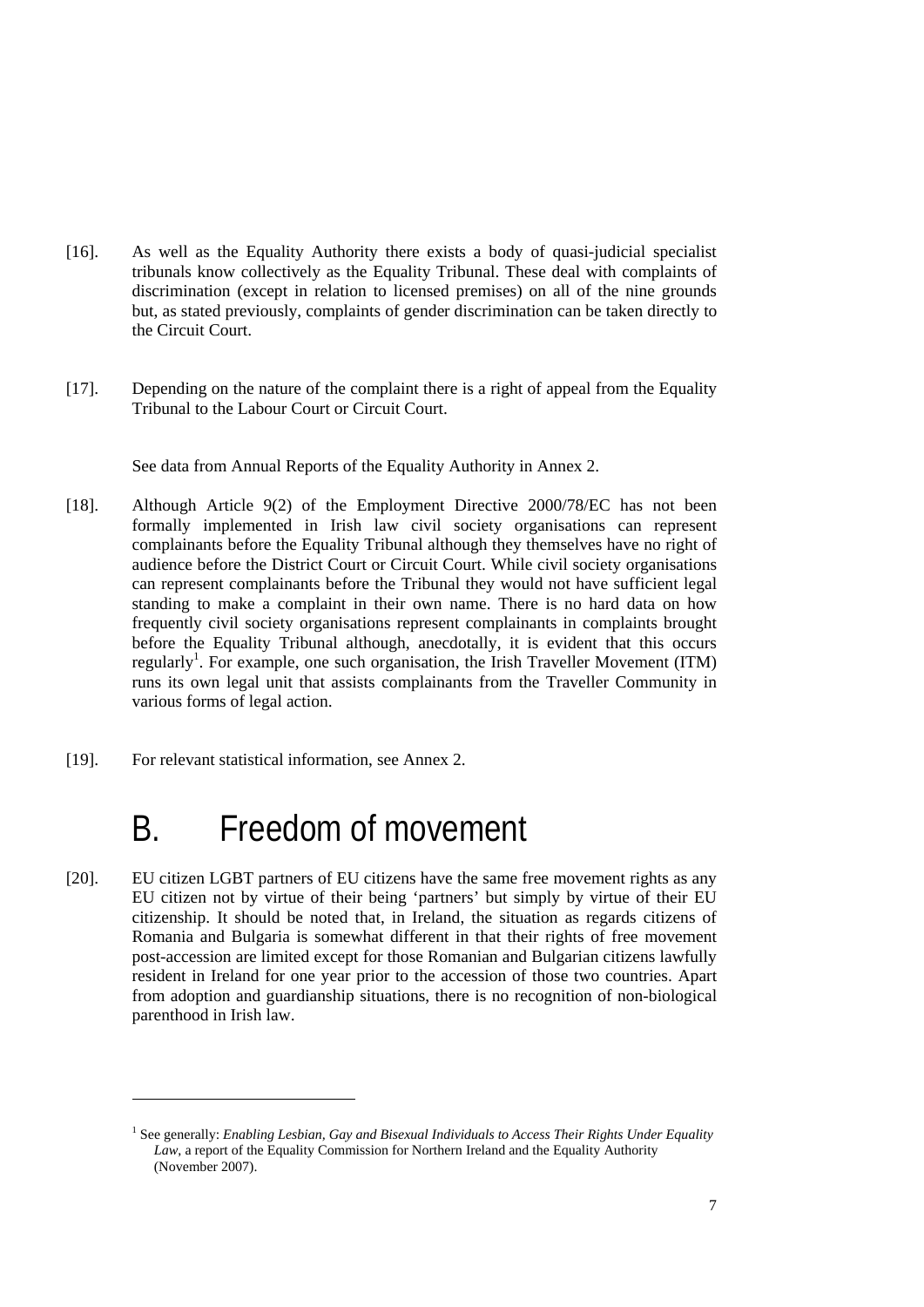- [21]. Under the instrument that transposes Directive 2004/38/EC, third country nationals are required to have established themselves as legally resident in another EU country before joining their partners here. This applies to opposite sex and same-sex couples and has been upheld by the High Court in a case that is now being appealed to the Supreme Court<sup>2</sup>. Irish law does not recognise same-sex unions concluded elsewhere – whether marriages or civil partnerships – but the existence of such formal relationships can impact positively on the assessment of a relationship for the purpose of dealing with a family reunification claim, as discussed later in the Report under para 28.
- [22]. There are no official statistics available to demonstrate the impact of the foregoing requirements on LGBT persons.

-

 $2$  Kumar v. Minister for Justice, Equality & Law Reform, Ireland and the Attorney General, Unreported High Court decision of  $28<sup>th</sup>$  May 2007.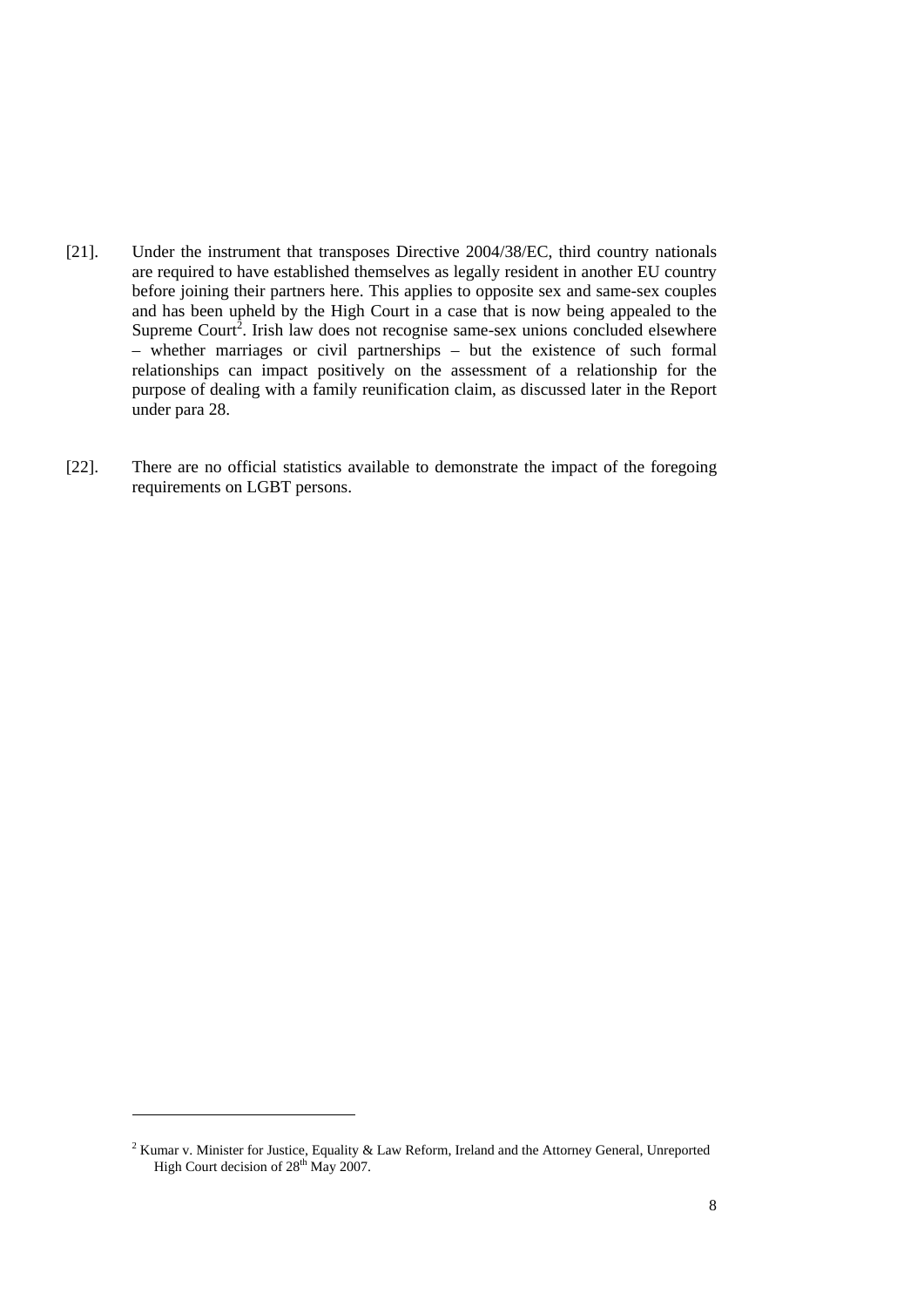## C. Asylum and subsidiary protection

- [23]. Under the Refugee Act 1996 the ground of membership of a social group as a basis upon which refugee status could be recognised includes social groups defined by sexual orientation. There are some concerns that this level of protection may be lowered under new legislation which is about to be enacted, the Immigration, Residence and Protection Bill. There are instances of subsidiary protection being granted on the sexual orientation ground to persons denied asylum but these are not recorded in a manner that would indicate the bases upon which such protection was granted.
- [24]. The official statistics provided by the Office of the Refugee Applications Commissioner (ORAC) and the Office of the Refugee Appeals Tribunal (ORAT) do not specify the grounds on which refugee status is recognised in a manner that demonstrates impact on LGBT persons.
- [25]. Irish law does not recognise LGBT partners whether married or not as family members in the context of asylum and/or subsidiary protection. There are no statistics to demonstrate impact on LGBT persons.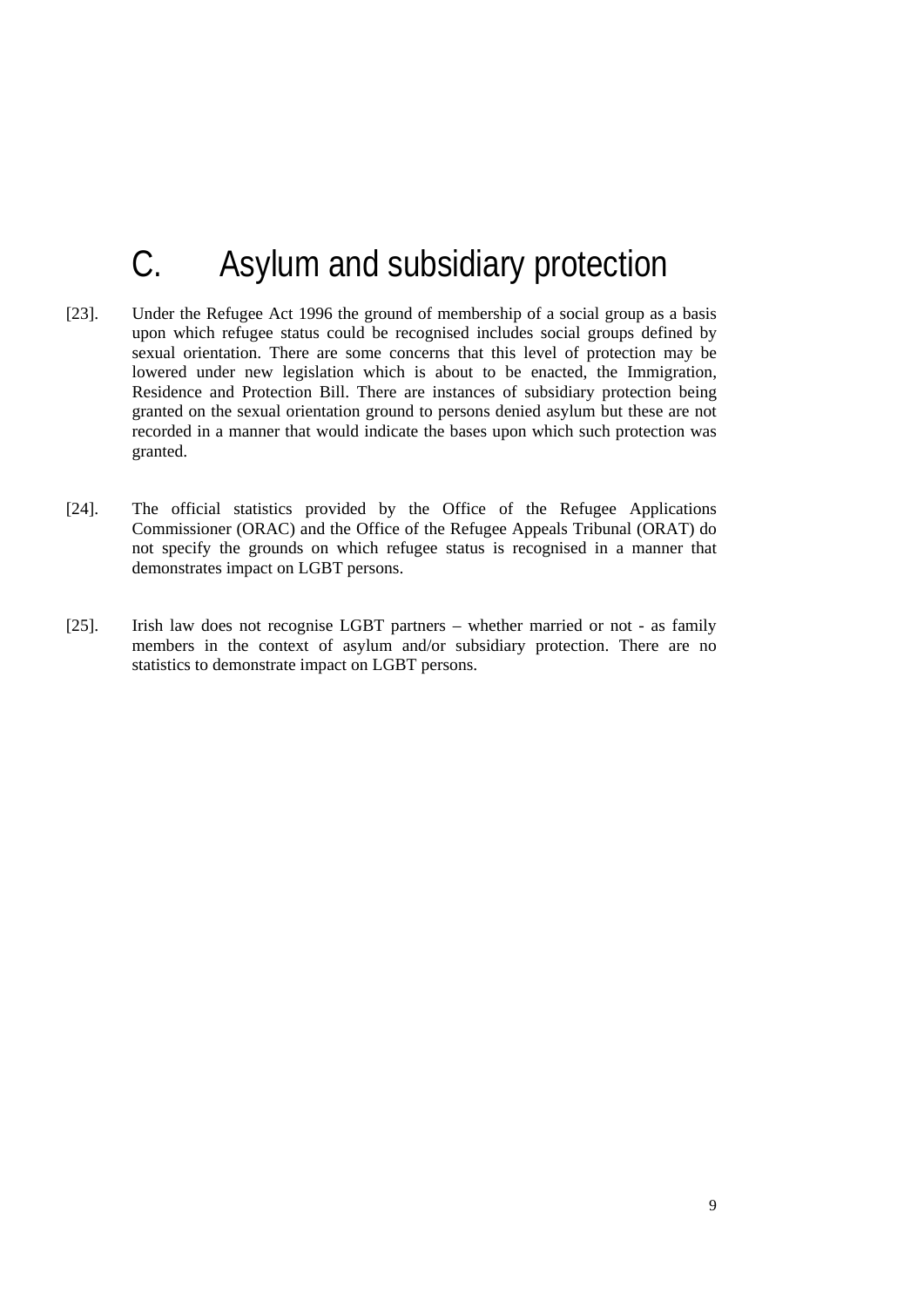## D. Family reunification

- [26]. The Family Reunification Directive (2003/86/EC) has not been transposed into Irish law. The definition of family for the purpose of the Refugee Act 1996 is confined to persons who are married and their children under the age of eighteen years. This reflects the narrow definition of 'family' under Irish law generally. As the definition of marriage in Irish law is confined to marriage between persons of the opposite sex, and as this definition is derived from Article 41 of the Irish Constitution 1937, there would be little or no basis for challenging the constitutionality of the exclusion of married same-sex couples from the definition of 'family' for the purpose of the Refugee Act 1996. The narrow definition of 'family' was considered recently in a case involving two women married in Canada who wished to be treated like a married opposite sex couple for the purposes of Irish tax law but the case did not succeed and is now on appeal to the Supreme Court (Zappone & Gilligan v. Revenue Comissioners and Others, Unreported High Court decision of  $14<sup>th</sup>$  December 2006).Because of the privilege attaching to biological parenthood in Irish law the family reunification rights of children and their biological parents are stronger. Obviously, this may have a further disproportionate adverse impact on LGBT parents where only one or neither party is the biological parent of the child or children in question.
- [27]. There is anecdotal evidence to the effect that exceptional leave to enter for the purpose of reunifying same-sex or unmarried opposite sex partners has been granted on an *ad hoc* discretionary basis by the Minister for Justice, Equality & Law Reform but, in the absence of statistical evidence of this, it is impossible to analyse the manner in which this discretion has been or is being exercised.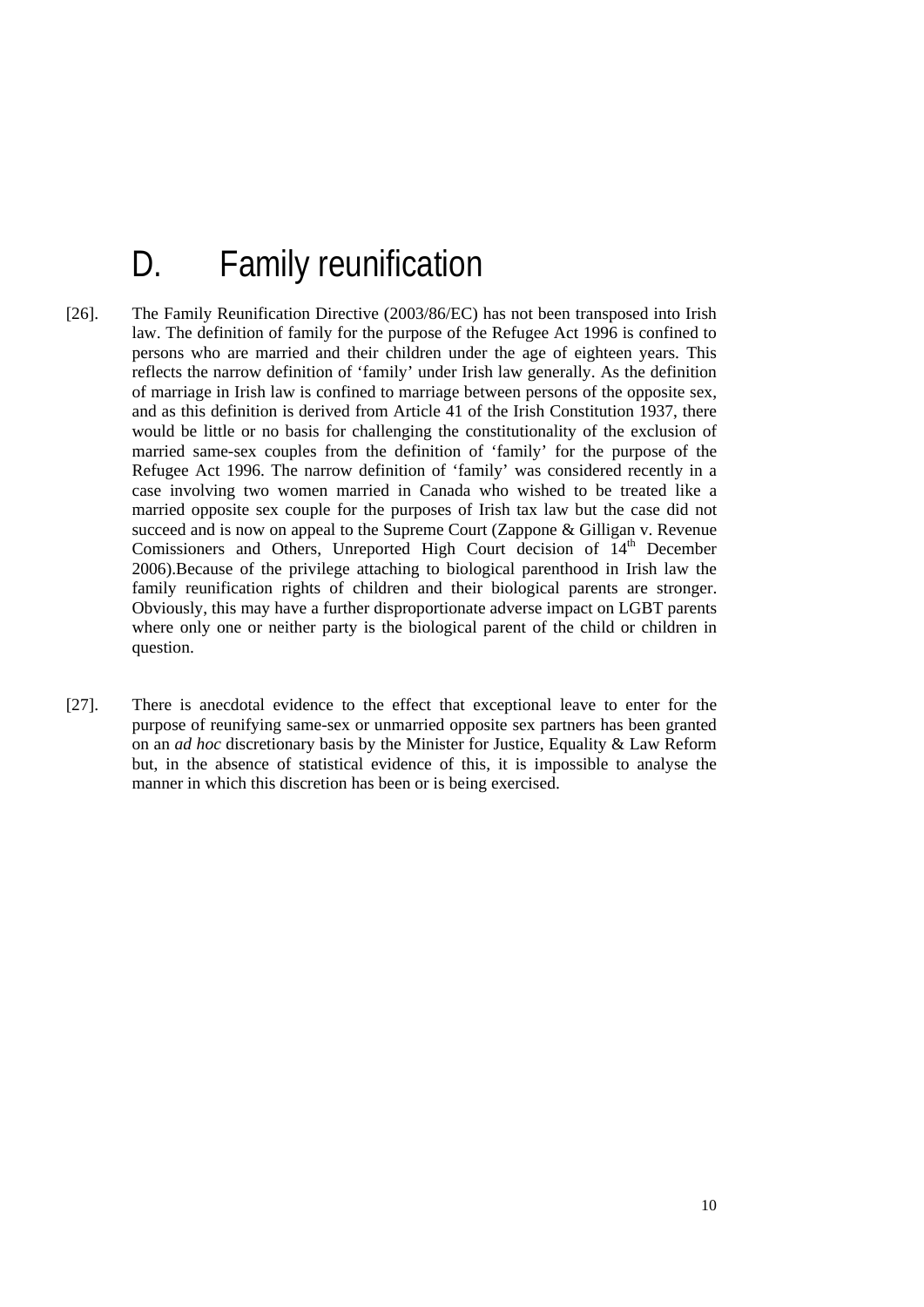## E. Freedom of assembly

- [28]. Freedom of assembly or the right to protest and demonstrate by means of marching and holding public meetings is a right explicitly guaranteed in Article 40.6.1.ii of the Irish Constitution 1937 (*Bunreacht na hEireann 1937*). Consideration should also be given to the European Convention on Human Rights Act 2003 which gave further effect to the ECHR in Irish law. The model of incorporation used was interpretative incorporation at a sub-constitutional level thus requiring, for example, that laws affecting freedom of assembly be interpreted in a manner compatible with the relevant provisions of the ECHR including the guarantee of freedom of assembly in Article 11 but subject to the Irish Constitution. There is also a general obligation (under Section 4, ECHR Act 2003) on the Irish courts at all levels to have due regard to the jurisprudence of the European Court of Human Rights. Under Section 3, 'organs of the state' are required to carry out their duties and functions in a manner that is compatible with the provisions of the ECHR.
- [29]. The exercise of the constitutional right of freedom of assembly is subject to public order and morality. Furthermore, the Irish Constitution states that "provision may be made by law to prevent or control meetings which are determined in accordance with law to be calculated to cause a breach of the peace or to be a danger or nuisance to the general public and to prevent or control meetings in the vicinity of either House of the Oireachtas [the Parliament]." Thus, meetings that are not peaceful, cause a nuisance or are violent will not enjoy the protection of the Irish Constitution. In the event of a non-peaceful protest normal criminal responsibility applies in addition to the provisions of the Criminal Justice (Public Order) Act 1994 which placed the offences of riot, affray and violent disorder on a statutory footing.<sup>3</sup> Furthermore, the Offences Against the State Acts 1939-1998 make it an offence to support an unlawful organisation and meeting that obstructs the course of justice. Aside from these constitutional and legislative provisions, freedom of assembly has been subject to little legislative regulation – apart from occasional attempts to restrict and control freedom of assembly by way of local by-laws – or judicial scrutiny in Ireland.<sup>4</sup>
- [30]. Demonstrations, protests, marches and public meetings in favour of LGBT rights are covered by the constitutional and legislative provisions outlined above. Official barriers to freedom of assembly on the ground of sexual orientation do not exist in Ireland. For example, Dublin City Council facilitate the Annual Gay Pride Week, erecting rainbow flags along the River Liffey which runs through the centre of the capital city and allowing the event to use the Civil Offices Park for the closing event of the Pride March. Furthermore, An Garda Síochana [the police] facilitate any other Pride Marches, demonstrations or protests held by LGBT groups. It appears that in

<sup>&</sup>lt;sup>3</sup> Sections 14, 15 and 16 of the Criminal Justice (Public Order) Act 1994 respectively.

Freedom of assembly was considered in the Supreme Court decisions of *Dunne v Fitzpatrick* [1958] IR 29 and *D.P.P. v Kehoe* [1983] IR 136; [1983] ILRM 237].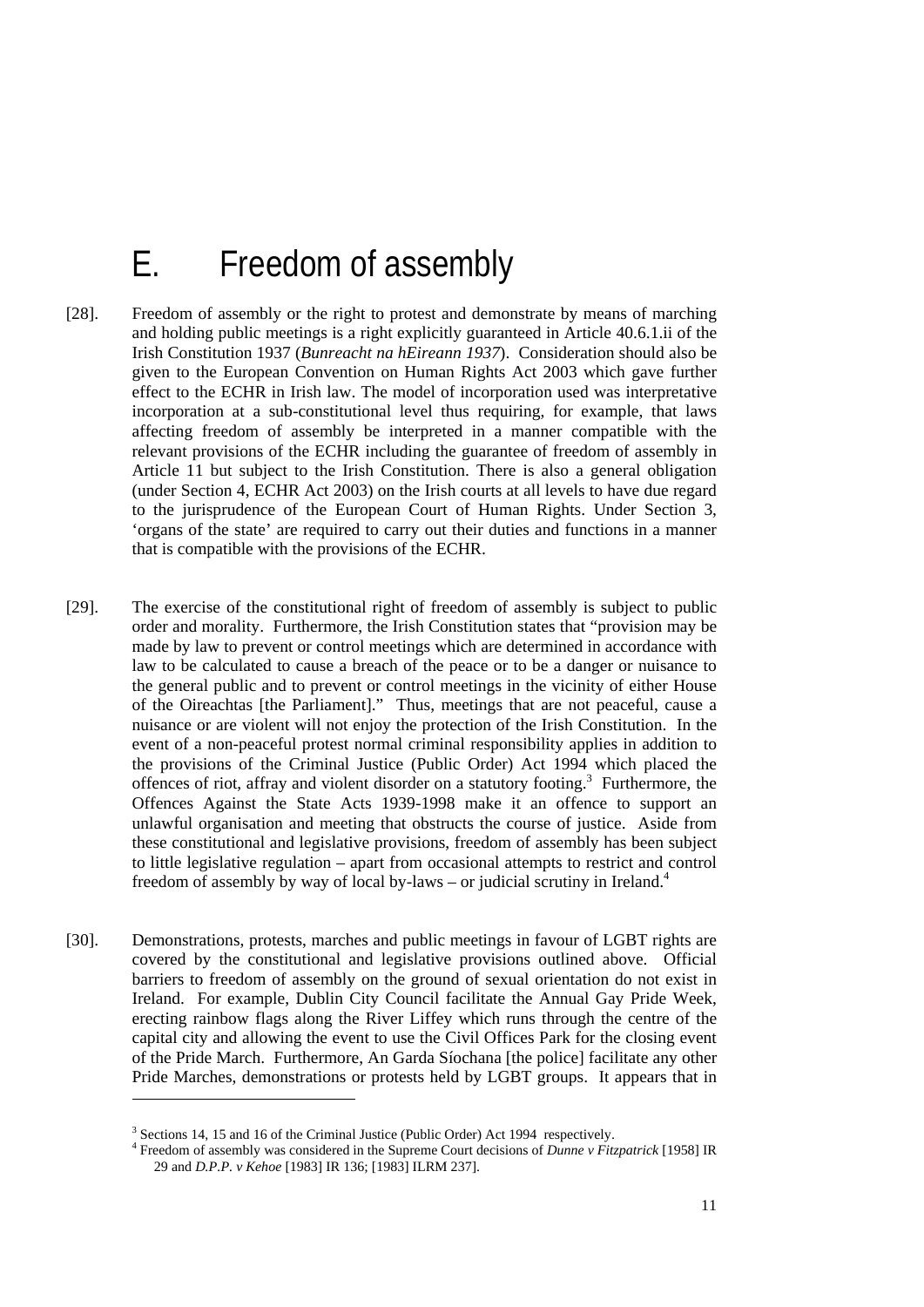the context of freedom of assembly, the experience is largely positive with marches and demonstrations being facilitated by local public authorities. Official statistics do not exist detailing the number of demonstrations in favour of tolerance of LGBT people. In Ireland, the first LGB pride marches were held in Dublin in the early 1980s and then again in 1991. Since the abolition of the offence of buggery between persons in 1993<sup>5</sup> Pride Marches have taken place in Dublin, Belfast, Waterford, Galway, Cork and the Northwest.<sup>6</sup> Official statistics on the number of demonstrations against tolerance of LGBT people do not exist and anecdotal evidence to this effect could not be found during the period under review. Homophobic demonstrations may be banned if they do not comply with the constitutional provision outlined above.

-

<sup>&</sup>lt;sup>5</sup> Section 2, Criminal Law (Sexual Offences) Act 1993

<sup>&</sup>lt;sup>6</sup> Cork's first ever Pride Parade a triumph, 08/06/2006 available www.indymedia.ie.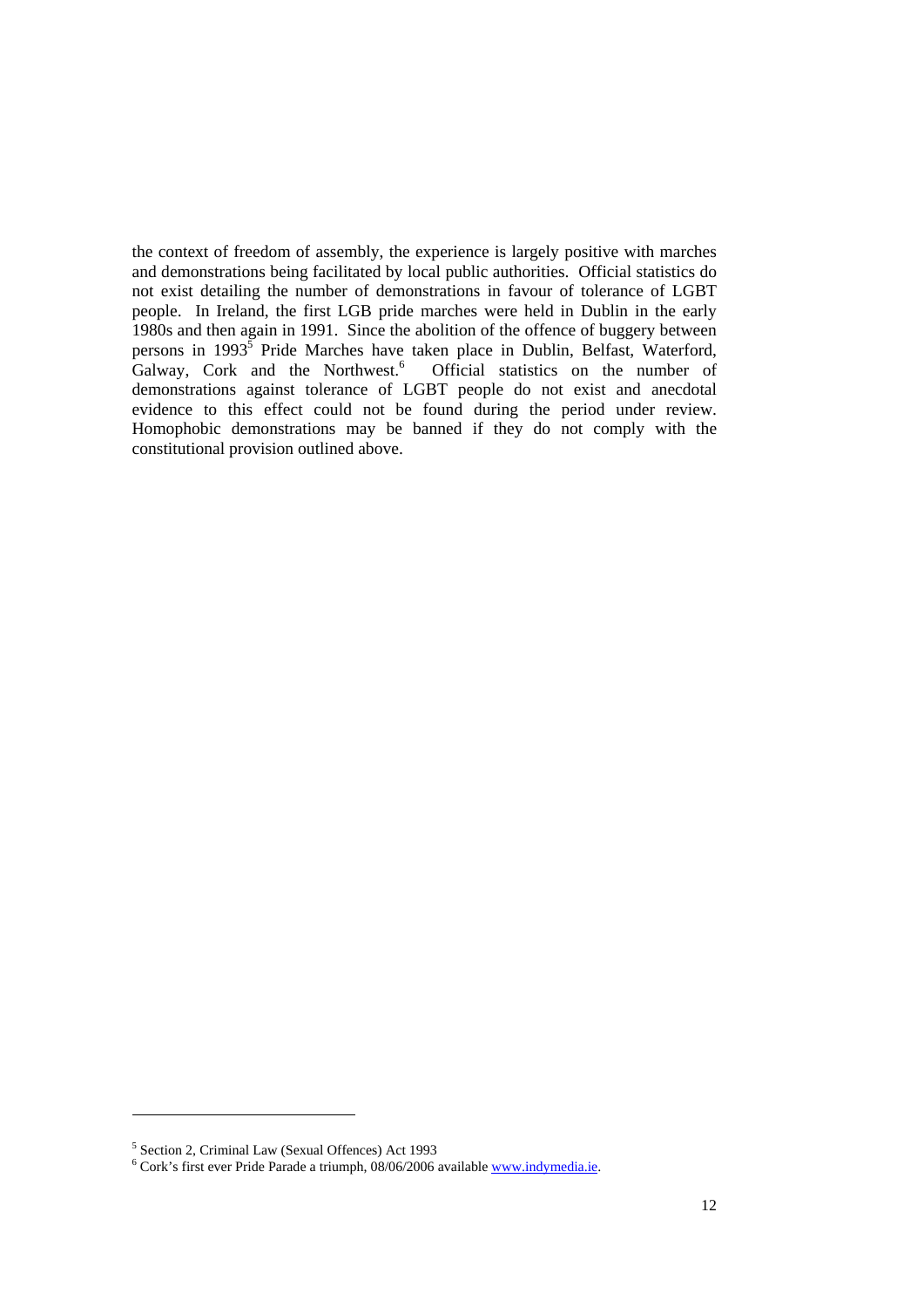## F. Criminal law

- [31]. The only criminal statute in Ireland dealing specifically with hate speech is the Prohibition of Incitement to Hatred Act 1989. This statute makes it an offence to incite hatred against a group of persons in the State or elsewhere on account of their race, colour, nationality, religion, ethnic or national origins, membership of the Traveller Community or sexual orientation. Interestingly, it came into force before the enactment of legislation (in 1993) the de-criminalised certain forms of homosexual sexual conduct. Other legislation including the Video Recordings Act 1989, the Criminal Justice (Public Order) Act 1994, the Offences Against the State Act 1939, the Equal Status Act 2000 and the Employment Equality Act 1998 deal in various respects with hate speech in a broad sense. The latter two pieces of legislation – the Equality Acts – prohibit harassment on the ground of, *inter alia*, sexual orientation and provide a number of civil remedies for complainants in such situations. Where the criminal level of proof required under the 1989 Act cannot be met, the Equal Status Act 2000-2004 might well provide a useful alternative redress mechanism. The recently established Press Council of Ireland state in their *Code of Practice for Newspapers and Periodicals* that: "newspapers and periodicals shall not publish material intended or likely to cause grave offence or stir up hatred against an individual or group on the basis of their race, religion, nationality, colour, ethnic origin, gender, sexual orientation, marital status, disability, illness or age".
- [32]. Section 2 of the 1989 Act deals with actions likely to stir up hatred making it an offence for a person to publish or distribute written material, use words, behave or display written material in a place other than a private residence if the material, words, behaviour, visual images or sounds are threatening, abusive, insulting or are intended or likely to stir up hatred. Under section 3 it is an offence to broadcast an item involving threatening, abusive or insulting visual images or sounds. Section 4 makes the preparation and possession of material likely to stir up hatred an offence. A person can be convicted summarily or on indictment for these offences. A summary conviction carries a penalty of a fine not exceeding  $\bigoplus$ , 270 or a term of imprisonment not exceeding 6 months. A person guilty of an offence on indictment shall be liable to a fine not exceeding  $\epsilon$ 12,700 or imprisonment for a term not exceeding 2 years or both. A body corporate can also be liable under the legislation.
- [33]. There are a number of limitations and difficulties relating to this legislation and the criminalisation of hate speech in Ireland. Notably, there have been a low number of prosecutions brought under the Act since its inception and even fewer convictions. For example, there were only 9 convictions under section 2 of the Act during the period  $2000-2005$ .<sup>7</sup> Official statistics are not available on whether any cases under

<sup>&</sup>lt;sup>7</sup> Garda Síochana Annual Reports 2000-2005 available at **www.garda.ie.** Responsibility for the compilation and publication of crime statistics was transferred from the Garda Síochana to the Central Statistics Office in 2006. In the quarterly reports for 2006 and 2007 a separate entry was not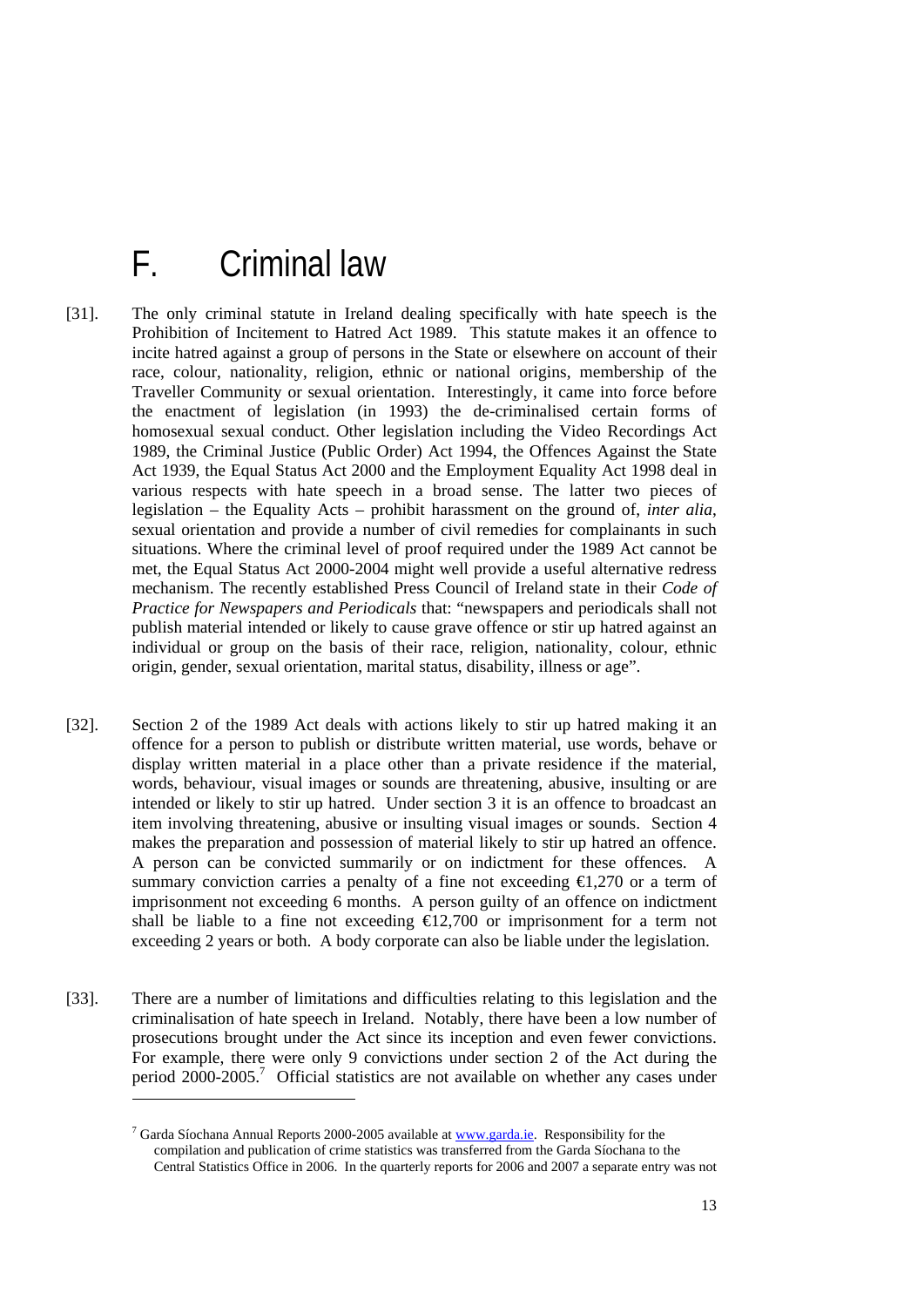the period of review related to the sexual orientation ground contained in the Act however anecdotal evidence suggests that this has not been the case.<sup>8</sup>

- [34]. Criticism has also been levelled at the vague terms used in the 1989 Act.<sup>9</sup> Daly states that "[c]onfusion in the Oireachtas [the Parliament] surrounding the purpose and likely operation of the Act and the dismissive approach to the right to free speech means the Act suffers from numerous defects… Perhaps the most striking aspect of the 1989 Act is the fact that a number of key terms are not defined. Thus, the meaning of 'stir up', 'hatred' and 'threatening, abusive or insulting' may not be readily discerned."<sup>10</sup>
- [35]. The legislation does not include measures dealing with the general vilification of minorities.<sup>11</sup> In particular, face-to-face abuse or "drive-by shoutings"<sup>12</sup> are not covered by the legislation unless they can be construed as likely to stir-up or incite hatred. This is unfortunate as evidence suggests that this is a prevalent form of hate speech experienced by minorities in Ireland although research on hate speech specifically related to homophobia is limited. $^{13}$
- [36]. The 2006 LGBT Hate Crime Report by *Johnny*, a non-governmental organisation for gay and bi-sexual men, indicated the prevalence of hate crime in Dublin.14 *Johnny* conducted a "Stop Hate-Related Crimes in Ireland" survey of 1,000 people that frequented the LGBT community and its associated venues in Dublin and the greater Dublin area. For the purpose of the survey "hate crime" was described as "any physical or verbal attack; where the victim is primarily targeted because of his or her

recorded for offences under the Prohibition of Incitement to Hatred Act 1987. It is assumed that incitement to hatred offences have been subsumed into the category "miscellaneous other offences." For further information see http://www.cso.ie/releasespublications/pr\_crimejust.htm.

<sup>&</sup>lt;sup>8</sup> Correspondence with Eoin Collins, Director of Policy Change, Gay and Lesbian Equality Network, 10/01/2008. 9 For a full discussion on difficulties in relation to the Prohibition of Incitement to Hatred Act 1989 see

Daly, T., Reform of the Prohibition of Incitement to Hatred Act 1989 – Part 1, (2007) 17(3) Irish Criminal Law Journal 16, Daly, T., Reform of the Prohibition of Incitement to Hatred Act 1989 – Part 2, (2007 17(4) Irish Criminal Law Journal 16a, McGonagle, T., Wrestling (racial) equality from

tolerance of hate speech, (2001) 8(1) Dublin University Law Journal 21 <sup>10</sup> Daly, T., "Reform of the Prohibition of Incitement to Hatred Act 1989 – Part 1", (2007) 17(3) *Irish* 

*Criminal Law Journal* 16 at p.3.<br><sup>11</sup> For further discussion see Daly, T., "Reform of the Prohibition of Incitement to Hatred Act 1989 –

Part 1", (2007) 17(3) *Irish Criminal Law Journal* 16.<br><sup>12</sup> Henderson, "Walking a Gauntlet: Nielson's License to Harass" 20 *Berkely J Gender L and Justice*<br>269, 270 (2005).

 $^{13}$  The National Consultative Committee on Racism and Interculturalism biannual reports published since 2001 note that racial abuse and harassment are the most common form of incident. See http://www.nccri.ie/publications.html.

<sup>&</sup>lt;sup>14</sup> 2006 LGBT Hate Crime Report: Stop Hate Crimes in Ireland Campaign, available at http://johnny.fruitdesign.ie/upload/hatecrimereport.pdf.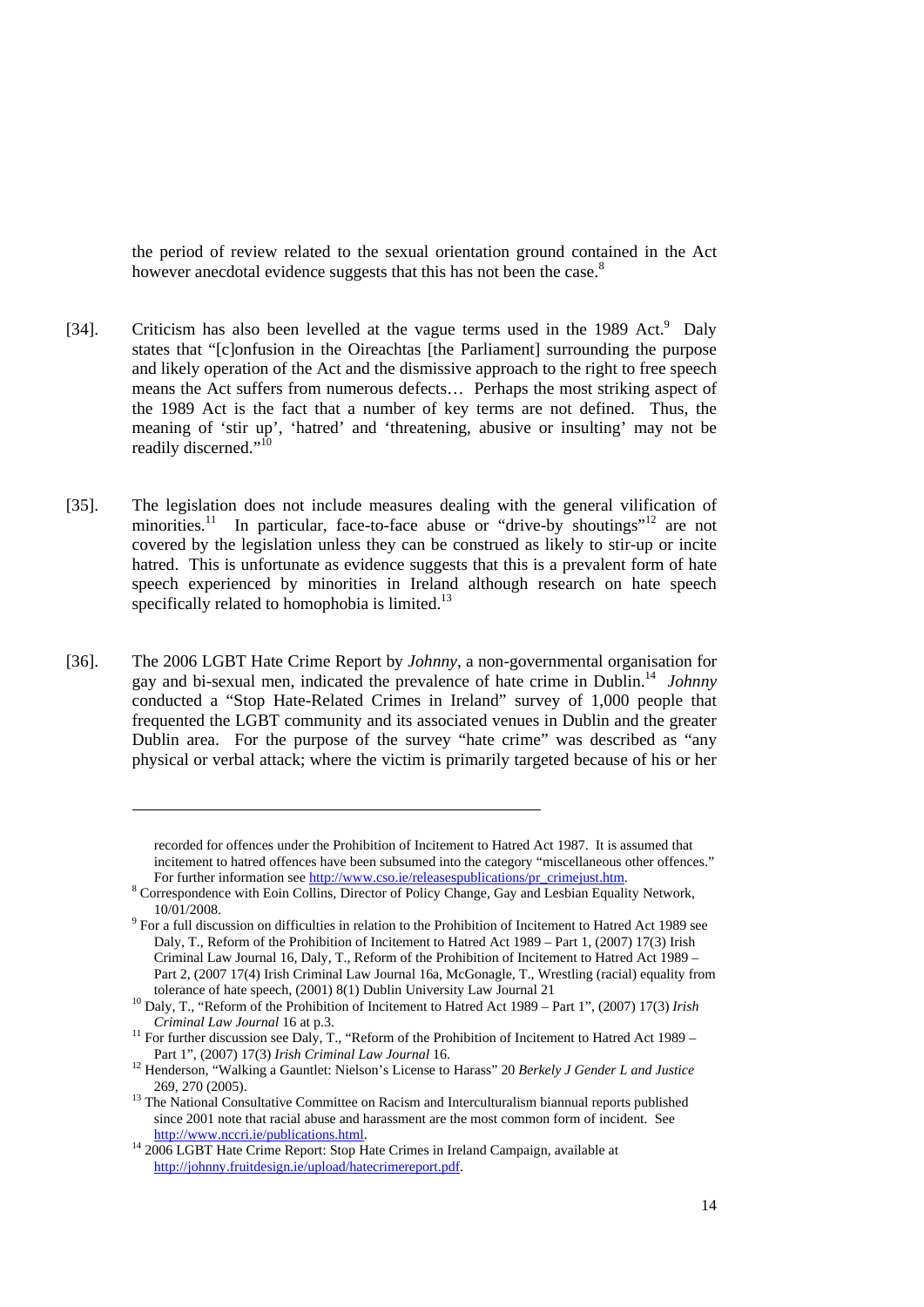perceived sexual orientation."15 The survey indicated that 41% of respondents had been a victim of a hate crime and 66% of those who had been a victim of a hate crime stated that this incident had occurred in the last 12 months. 55% of the victims had been subject to a verbal attack only while 45% suffered a physical and/or physical and verbal attack.16 Further, 72% stated that they did not feel safe showing affection with a person of the same sexual orientation in public.<sup>17</sup> 80% of victims did not report the attack to An Garda Siochana. There were a number of reasons as to why respondents did not report their attack but 36% of respondents cited lack of police confidence as the reason while 33% stated that there was "no point" in reporting.<sup>18</sup> 86% of respondents believed that more visible Garda patrolling would make them feel safer.<sup>19</sup>

- [37]. Research conducted by GLEN/Nexus found that 25% of respondents had been punched, beaten, hit or kicked because they were assumed to be  $\varrho$ ay.<sup>20</sup> A study conducted by Superintendent McGowan of the Community Relations Section of An Garda Síochana carried out in 1999 indicated a high level of physical and verbal assaults on LGB individuals with 79% of respondents stating that they had been physically and verbally abused.<sup>21</sup> This report echoed that of the abovementioned *Johnny* report regarding the low levels of individual reporting of such incidences to the police. $22$
- [38]. Hate speech of this nature can be covered by other legislation apart from the 1989 Act but these legislative provisions do not expressly refer to hate speech or sexual orientation. For example, Section 10 of the Non-Fatal Offences Against the Person Act 1997 makes harassment an offence but the behaviour must be persistent in nature in order to secure a conviction. Hate speech can also be dealt with under section 6 of the Criminal Justice (Public Order) Act 1994 which makes threatening abusive or insulting behaviour in a public place an offence. In order to be convicted for an offence under section 6 a person must intend to provoke a breach of the peace or be reckless as to whether a breach of the peace may be occasioned. Protection against violence can also be secured through, for example, the provisions of the Domestic Violence Act 1996. As stated previously, the Refugee Act 1996 recognises

-

<sup>&</sup>lt;sup>15</sup> *Ibid.* at p.15.<br><sup>16</sup> *Ibid.* at p.21.<br><sup>17</sup> *Ibid.* at p.36.<br><sup>18</sup> *Ibid.* at pp.27-28.<br><sup>19</sup> *Ibid.* at p.32.<br><sup>20</sup> GLEN and Nexus Research, *Poverty: Lesbians and Gay Men, the Economic and Social Effects of Discrimination*, (1995, Combat Poverty Agency, Dublin).<br><sup>21</sup> McGowan, P., (1999) *Anti-Gay and Lesbian Crime: A Study of the Problem in Ireland*, MA Thesis

for Garda Síochana College, Ireland. 22 The study found the reporting rate for such incidences was 35% for physical assaults and 11% for

verbal assaults. Reasons for non-reporting included fear of Garda response, fear of reprisal and the victim felt it was not serious enough to report. McGowan, P., (1999) *Anti-Gay and Lesbian Crime: A Study of the Problem in Ireland*, MA Thesis for Garda Siochana College, Ireland.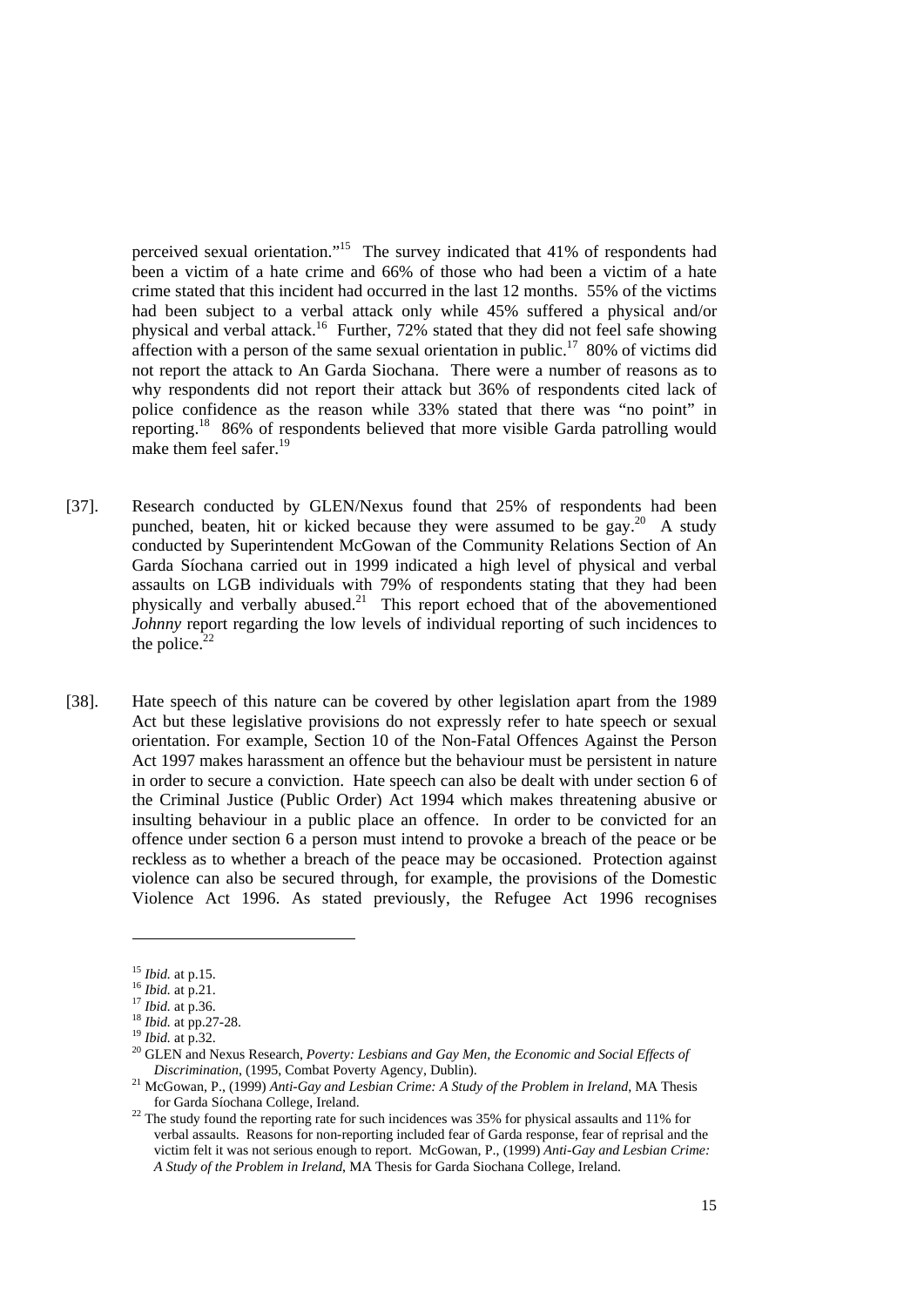persecution on the grounds of sexual orientation (i.e. membership of a social group) as a basis upon which refugee status can be recognised.

- [39]. If an incident of hate speech or a hate crime occurs it may be dealt with as an offence of "assault", "assault causing harm" or "causing serious harm" as defined by the Non-Fatal Offences Against the Person Act 1997.<sup>23</sup> Section 2 states that a person shall be guilty of the offence of assault who, without lawful excuse, intentionally or recklessly, - (a) directly or indirectly applies force to or causes an impact on the body of another, or (b) causes another to believe on reasonable grounds that he or she is likely immediately to be subject to any such force or impact, without the consent of the other. It is clear from the definition that words alone can constitute an assault, provided that the words amount to reasonable grounds for the belief that the application of force or impact was immediately likely. Thus, an incident of hate speech could be dealt with through this provision.
- [40]. In light of the practical difficulties experienced in prosecuting offences and securing convictions under the 1989 Act, the Minister for Justice, Equality and Law Reform announced in September 2000 that the Act was to undergo a comprehensive review. This remains the case. The Department of Justice, Equality and Law Reform under the auspices of the *National Action Plan Against Racism* commissioned a report on combating racism through the criminal law in 2005. This report is due to be published by the Department of Justice, Equality and Law Reform in April 2008. Although the report focuses on racially oriented hate speech, the authors have stated that the report and its recommendations have a wide application and will be useful in the context of addressing sexual orientation related hate speech.<sup>24</sup> The authors presented some tentative findings of their research in March 2007 that are useful in discussing whether reform is necessary and, if so, what form it should take. In particular, the report considered the addition of a further element to existing offences creating racially aggravated criminal offences. Such offences add an additional element to offences such as assault causing harm or criminal damage to create a new offence of assault causing harm with racist intent or criminal damage with racist intent. However, the authors of the report concluded that the extension of these offences to include racist intent would not be appropriate noting that the criminal law does not traditionally deal with the motivation for committing a crime and that this would be more appropriately dealt with at sentencing stage. The research does not recommend making substantive changes to the Prohibition of Incitement to Hatred Act 1989.
- [41]. A number of reform proposals have been presented since the Minister for Justice, Equality and Law Reform announced that the primary legislation was under review

<sup>&</sup>lt;sup>23</sup> Section 2, 3 and 4 of the Non Fatal Offences Against the Person Act 1997 respectively.<br><sup>24</sup> Schweppe, J., Combating Racism through the Criminal Law, Spectrum: The Journal of the National Consultative Committee on Racism and Interculturalism, Issue 14 May 2007 p.9.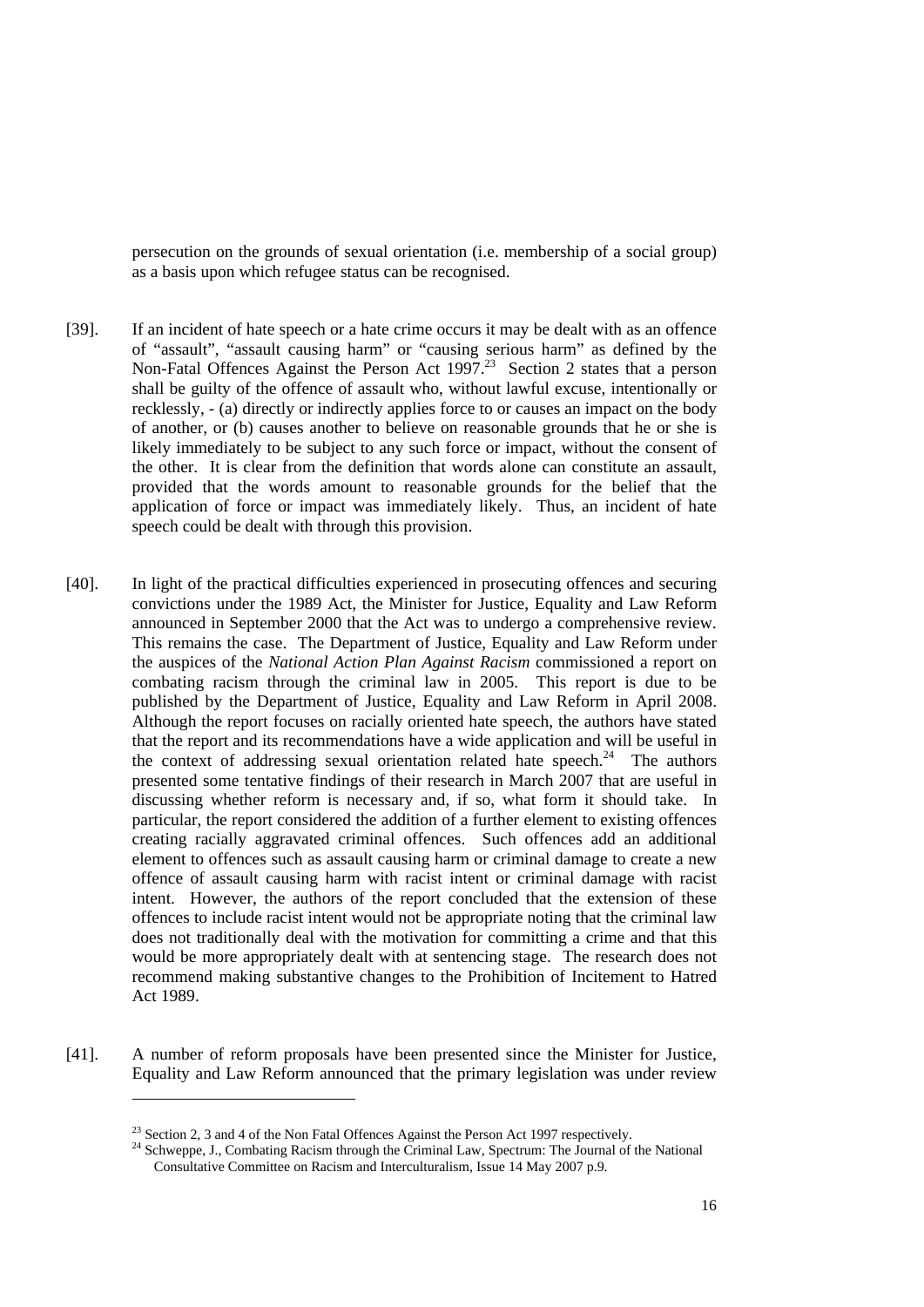in 2000. The National Consultative Committee on Racism and Interculturalism (NCCRI) reviewed the Act and recommended the expansion of the provisions in the legislation to facilitate a greater number of convictions for the offences.<sup>25</sup> Cowhey recommends that incitement to hatred could be more effectively dealt with through public order legislation.26 Daly recommends the introduction of legislation to combat the primary manifestations of hate speech in Ireland.<sup>27</sup> He argues that legislation should be enacted to the effect that acts targeting a member of a group protected by the 1989 Act, such as a member of a group of a particular sexual orientation, be dealt with as an offence against the person. The rationale for this reform is that "[t]he introduction of [such] measures would introduce a more multifaceted response to hate speech in this jurisdiction, and by reducing over-reliance on incitement to hatred legislation, would allow the reformed 1989 Act to work, not as a quasi-public order provision, but in Vance's wording, to 'serve symbolic and deterrent functions, encouraging civility in public debate by putting prospective defendants, particularly racist and xenophobic political parties and social organisations [sic], on notice of prohibited insults'."28 In relation to the Act itself and incitement to hatred, he recommends the amendment of the legislation in order to clarify the terms used in the sections.

- [42]. In the context of reform, account needs to be taken of the Council Framework Decision on Combating Certain Forms and Expressions of Racism and Xenophobia by Means of Criminal Law<sup>29</sup> and the Additional Protocol to the Convention on Cybercrime concerning the criminalisation of acts of a racist and xenophobic nature committed through computer systems.<sup>30</sup> In light of the Framework Decision and Additional Protocol it may be necessary to amend the 1989 Act to cover incitement to hatred of members of a group enumerated in the Act as well as the groups themselves, to require that proof of intent be a requirement in order to secure a conviction and to prohibit intentionally aiding and abetting the commission of an offence. $31$
- [43]. While making adequate legislative provision is important in combating such behaviour the limits of the law, particularly in the criminal sphere, in addressing hate

-

 $25$  Prohibition of Incitement to Hatred Act 1989: A Review, (2001) available at http://www.nccri.ie/submissions/01AugLegislation.pdf. 26 Cowhey, D., "Racist hate speech law in Ireland: The need for reform", available at

http://www.ucc.ie/colr/index.php?option=com\_content&task=view&id=84&Itemid=40. 27 Daly, T., "Reform of the Prohibition of Incitement to Hatred Act 1989 – Part 2", (2007) 17(4*) Irish* 

*Criminal Law Journal* 16a at p.8-9.<br><sup>28</sup> Daly, T., Reform of the Prohibition of Incitement to Hatred Act 1989 – Part 2, (2007) 17(4) *Irish Criminal Law Journal* 16a. at p.9

<sup>&</sup>lt;sup>29</sup> See Council proposal 11522/2007.<br><sup>30</sup> The full text is available at <u>http://conventions.coe.int/Treaty/en/Treaties/Html/189.htm</u>.

<sup>&</sup>lt;sup>31</sup> Other reforms will be necessary but they are not directly relevant to homophobic hate speech. For a full discussion see Daly, T., "Reform of the Prohibition of Incitement to Hatred Act 1989 – Part 1", (2007) 17(3) Irish Criminal Law Journal 16.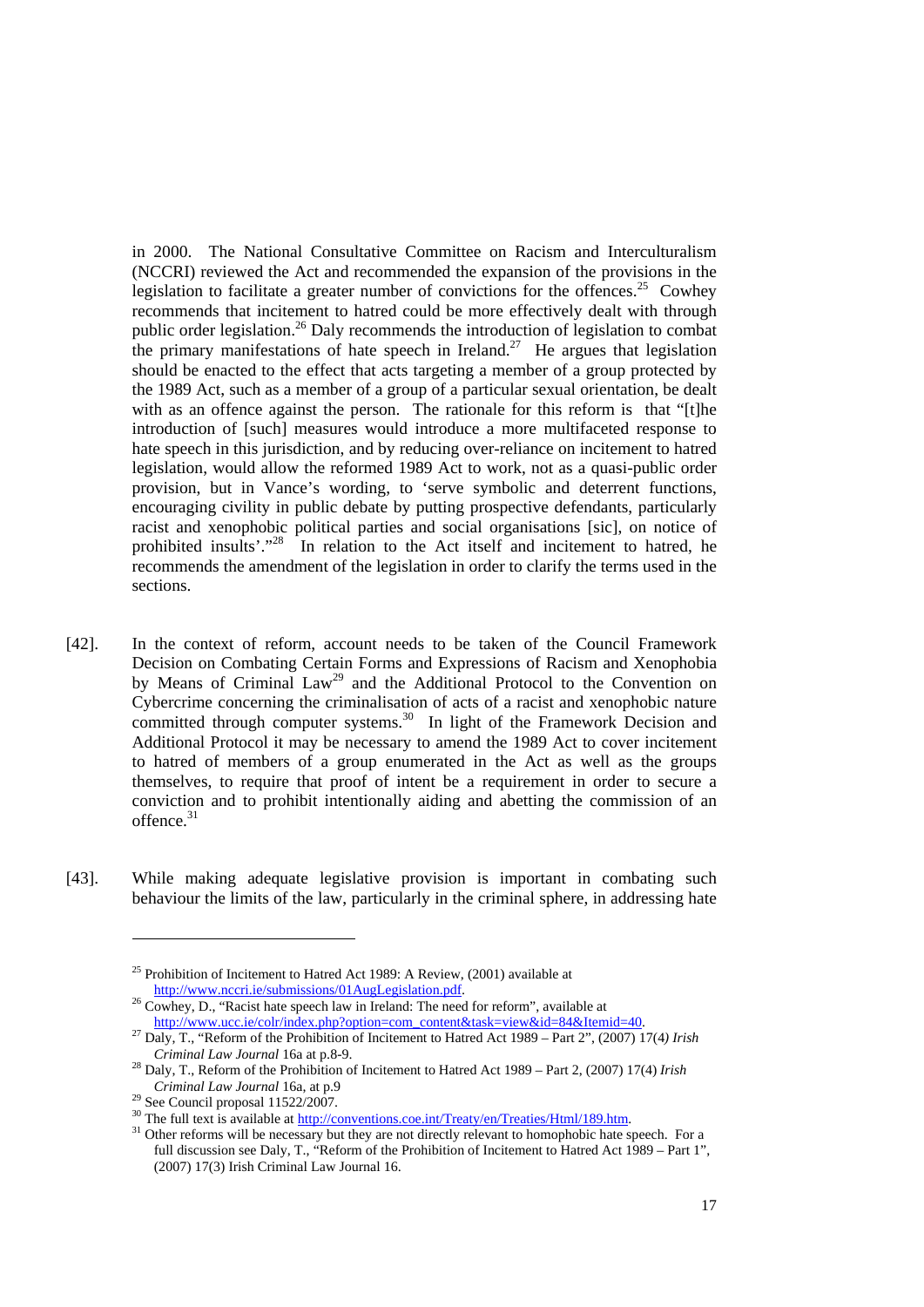speech and other such homophobic behaviour must be recognised. Social and political structures are better placed to tackle homophobic behaviour at its source and a wide range of organisations and institutions are engaged in this activity in Ireland.<sup>32</sup> The importance in actively targeting and tackling such behaviour was highlighted by the Equality Authority, stating that "[u]nchecked public anti-homosexual comment or behaviours reinforce ideas linking difference to deviance which can in turn fuel further violence and harassment."<sup>33</sup>

- [44]. There are no official statistics on cases involving homophobic motivation for hate speech. In fact, the authors are not aware of any such cases being taken under the Prohibition on Incitement to Hatred Act 1989.
- [45]. If a common crime is committed with a homophobic motivation, that motivation may be dealt with at the sentencing stage of the criminal process. Statutory sentencing guidelines dealing with this do not exist. The dominant principle in Irish sentencing law is that a sentence must be proportionate to the gravity of the offence and the personal circumstances of the offender. Therefore, there is a possibility that at sentencing the court may consider homophobic motivation as an aggravating factor in the context of the gravity of the offence. Specific legislation does not exist to this effect. The aforementioned authors of a report on combating racism through the criminal law due to be published by the Department of Justice, Equality and Law Reform in April 2008 state that although there would be reluctance to impose statutory guidelines on the judiciary to deal with hate crimes such an approach may be appropriate and would be in keeping with the current criminal process.  $34$  Relevant case law or statistics are not available in this area.

 $32$  See for example the Gay and Lesbian Equality Network, Gay HIV Strategies, Outhouse, Transgender<br>Ireiand

<sup>&</sup>lt;sup>33</sup>"Implementing Equality for Lesbians, Gays and Bisexuals", (2002) The Equality Authority, available at http://www.equality.ie/index.asp?locID=107&docID=88 at p.73.

<sup>&</sup>lt;sup>34</sup> Schweppe, J., Combating Racism through the Criminal Law, Spectrum: The Journal of the National Consultative Committee on Racism and Interculturalism, Issue 14 May 2007 p.10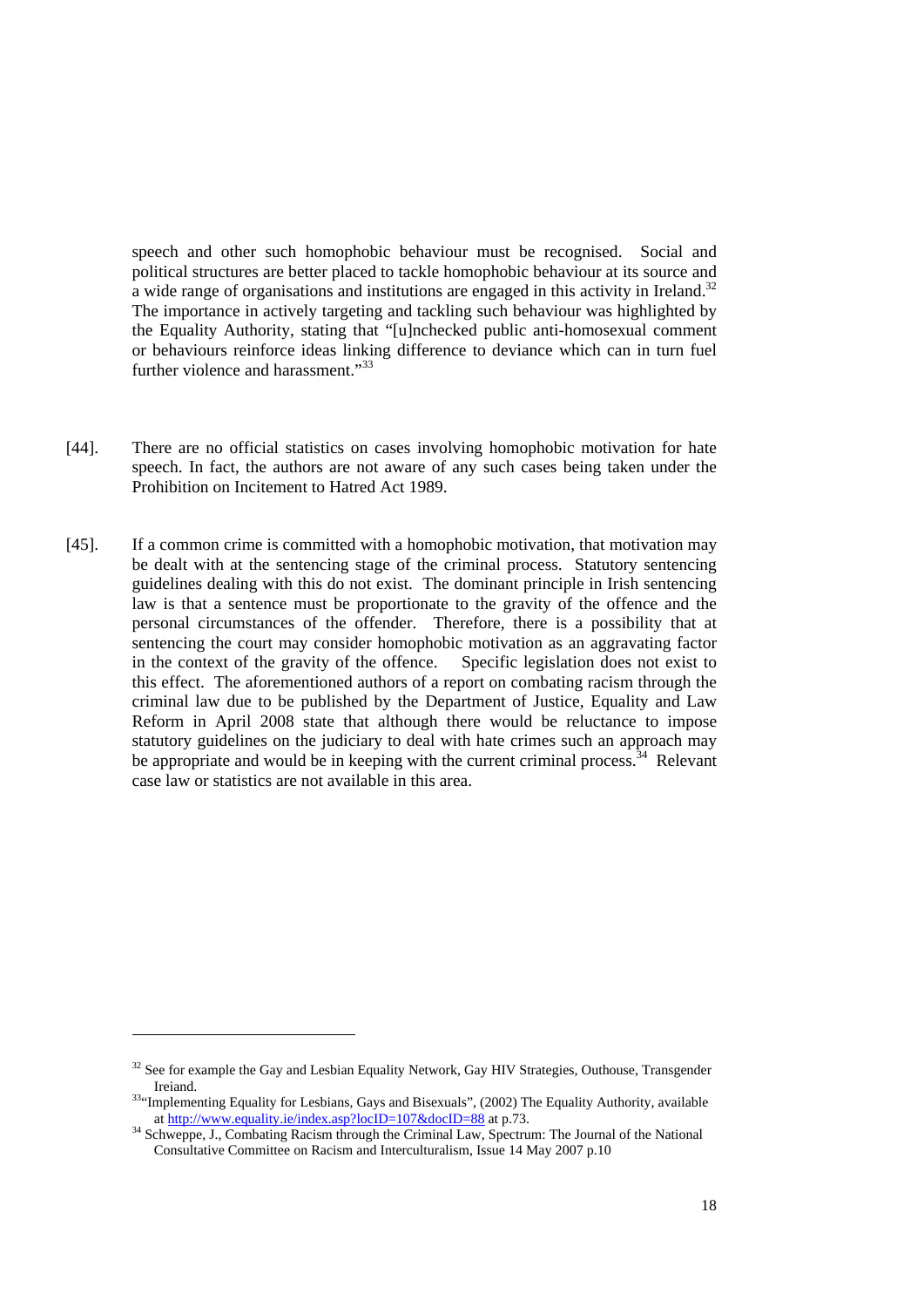# G. Transgender issues

- [46]. In Ireland, there is no provision for transsexual people to be officially recognised in the gender in which they identify. As a consequence transsexual people do not have a right to marry in their reassigned gender or to change their birth certificate or to enjoy any right legally confined to the gender with which they identify.
- [47]. Some protection against discrimination is afforded to transsexual people under Irish equality legislation (discussed above). The Employment Equality Act 1998 (as amended by the Equality Act 2004) has to be interpreted in a manner that takes account of the judgment of the European Court of Justice that prohibits workplace discrimination against a person for a reason related to gender reassignment<sup>35</sup>. The Equality Authority notes that the Equal Status Acts 2000-2004 will also have to be interpreted to provide transsexual people with protection against discrimination. Although other grounds of prohibited discrimination could be involved in transsexual cases it is clear that the gender ground – with all of the previously discussed advantages attaching to that ground – is engaged by such cases.
- [48]. The consequences of not allowing transgendered people to be officially recognised in the gender with which they identify include the following:
	- They cannot marry in their reassigned gender
	- They are not currently entitled to have their birth certificates revised
	- It may be necessary to reveal their original birth certificate gender when applying for a new job
	- They may worry that if they do not disclose their legally recorded gender for insurance purposes that this may amount to fraud
	- They are not entitled to enjoy any right legally confined to persons of the gender with which they identify.
- [49]. A report by the Equality Authority<sup>i</sup> in 2004 highlighted the almost complete lack of health services for transsexual people. This Report pointed out that, in Ireland, access to and provision of appropriate treatments or provision for the health needs and service requirements of transsexual people more generally have not featured to date in key policy developments at national level. An almost complete lack of research on the issue has also meant that the health and other needs of this group of the population have remained hidden and unexplored. Nor is there any documented information on current health sector practice across health board (now HSE) areas in terms of understanding or responding to the needs presented by transsexual persons.

<sup>35</sup> Case C-13/94.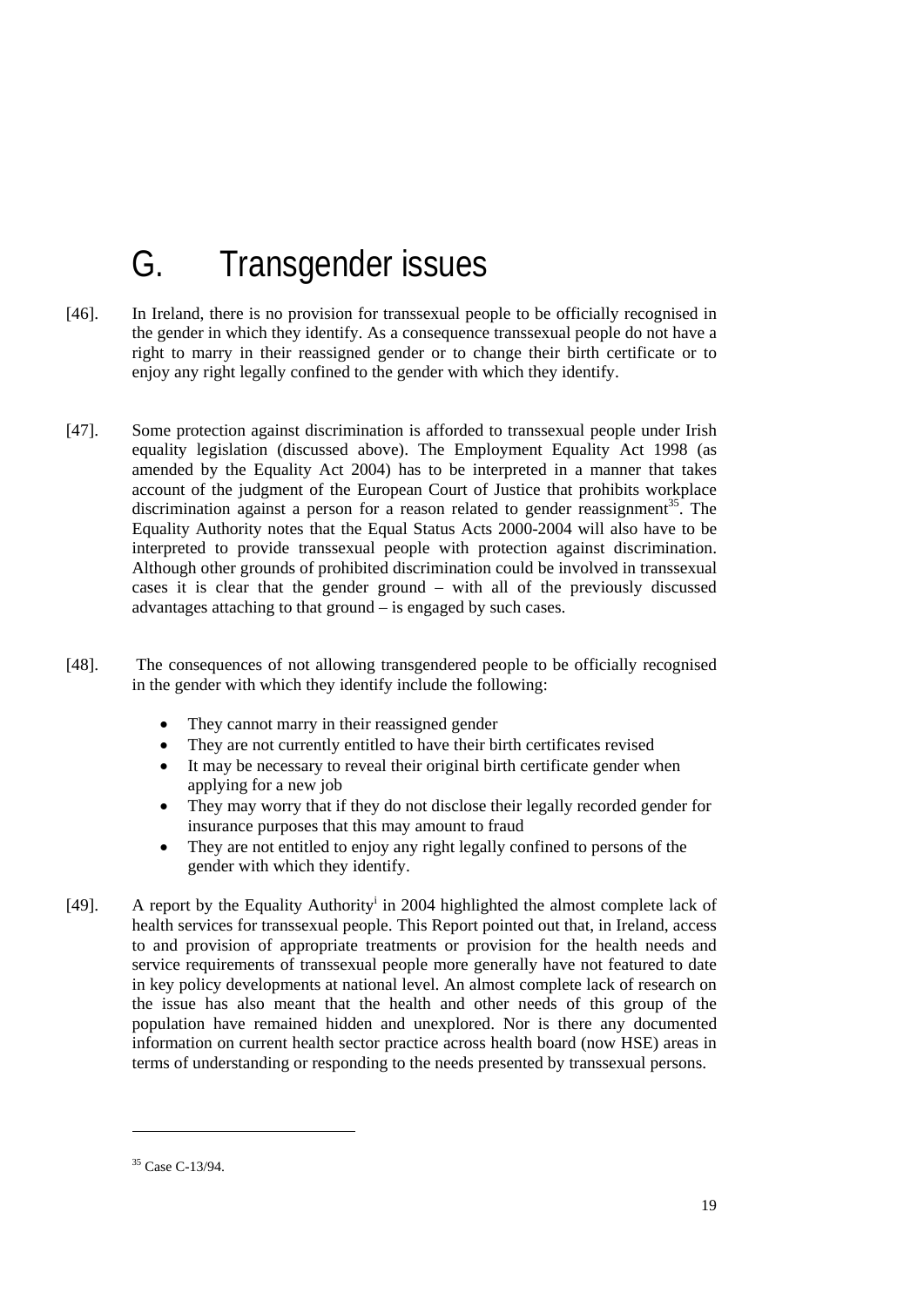- [50]. The level and intensity of stigma attached to issues of gender variance means that transsexual people are often hidden from and invisible to both the general population and to service providers. This not only makes it difficult to establish the extent of the transsexual population, it also makes it extremely difficult to access this population in order to develop an understanding of their circumstances, needs and experiences. The capacity to understand needs is further constrained in an Irish context where, despite evidence of increased activism around the issue, there are limited resources available for representative organisations. There is also little evidence of any previous research in Ireland on the circumstances of transsexual people or on 'transsexualism' as an issue.
- [51]. There is evidence to suggest that the health authorities have paid for gender reassigment surgery (which is not available in Ireland) in the United Kingdom. However, many people report being refused funding by public health authorities and their health insurance companies for treatments along the 'treatment path', including genital reassignment surgery.
- [52]. In relation to marriage, there is an implicit constitutional bar on marriages between same-sex couples and this applies where the reassigned gender of a transsexual person has not been recognised officially and that person wishes to marry a person of the opposite sex.
- [53]. There is no legislation regarding names and changes of names for transgendered persons. However, there is no prohibition in practice on a person adopting a new first name or surname by deed poll and using this on passports, driving licences, medical records, tax and social security documents. It remains unclear how this would be treated in relation to the differing eligibility for pensions and some social welfare benefits between male and female applicants.
- [54]. A Passports Bill was introduced in parliament in recent years which proposed to recognise transgendered people and their rights to obtain passports in their reassigned gender. This Bill has not yet been enacted into law.
- [55]. Although there have been few cases taken by transgendered persons the most significant one is the case of *Lydia Foy v. An tArd-Chlaraitheoir* (Judgment October 2007). The details of the two stages of this case are set out in the Annex. Ultimately, it involved a finding that the Civil Registration Act 2004, which governs the registration of births, deaths and marriages made no provision for the registration of the gender of transgendered people with a reassigned gender.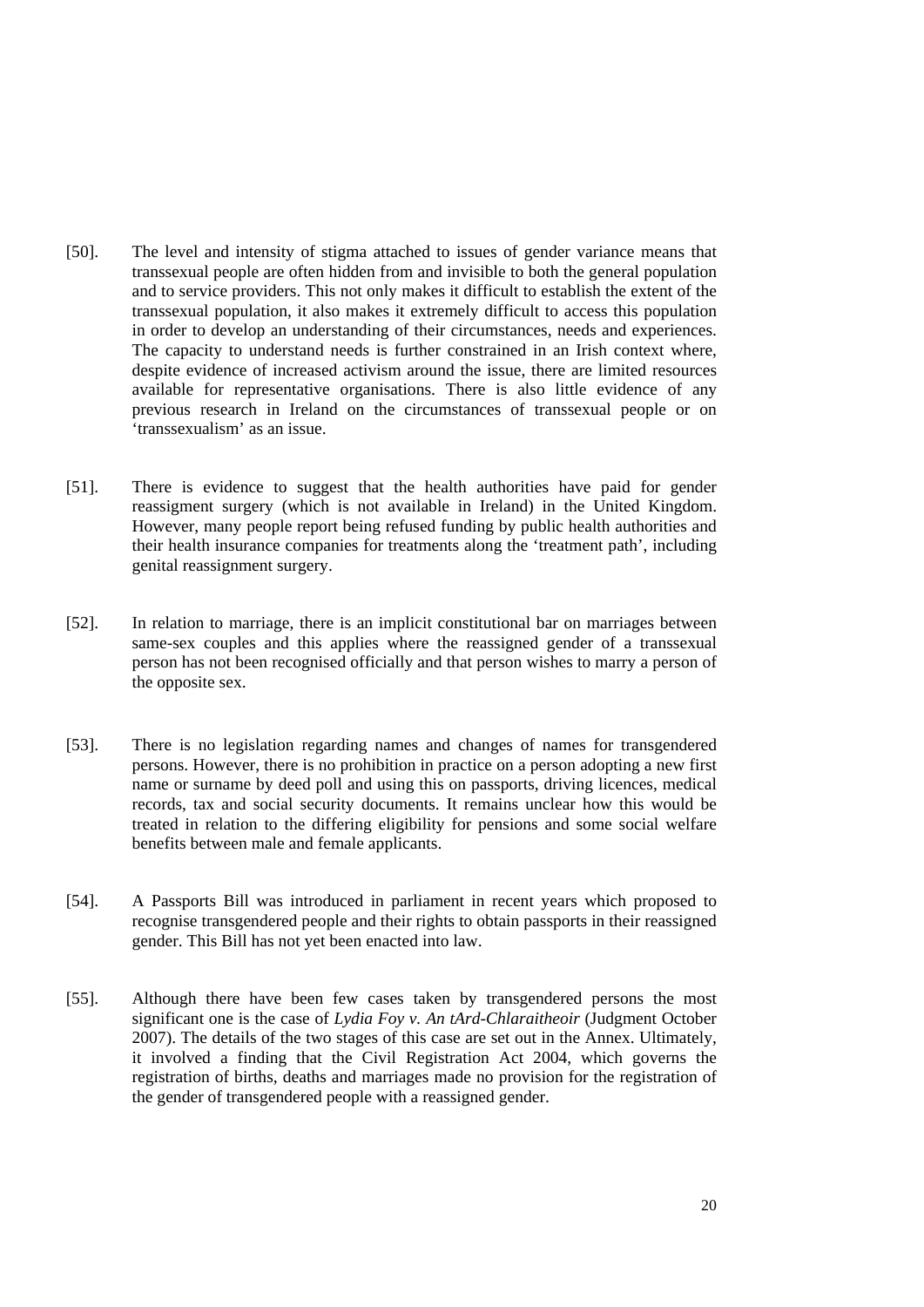- [56]. The Civil Registration Act 2004 only allows the correction of typographical errors, but not the registration of a reassigned gender. The High Court found that this was incompatible with Article 8 ECHR as given further effect by the European Convention on Human Rights Act 2003. A declaration of incompatibility was made by the High Court under Section 5 of that Act. This was the first and only such order issued to date under the ECHR Act 2003 and requires the Taoiseach (Prime Minister) to lay before the Oireachtas (parliament) a copy of the order within 21 days. The effect of a declaration of incompatibility is not to render the legislation in respect of which it has been granted invalid but, rather, to alert the parliament to the incompatibility in question in order to prompt a political response. A person who receives a declaration of incompatibility may also receive an *ex gratia* award of compensation.
- [57]. Many people change their names by deed-poll but no central register detailing which of these are transgendered persons is available.

## H. Miscellaneous

[58]. Nothing to report.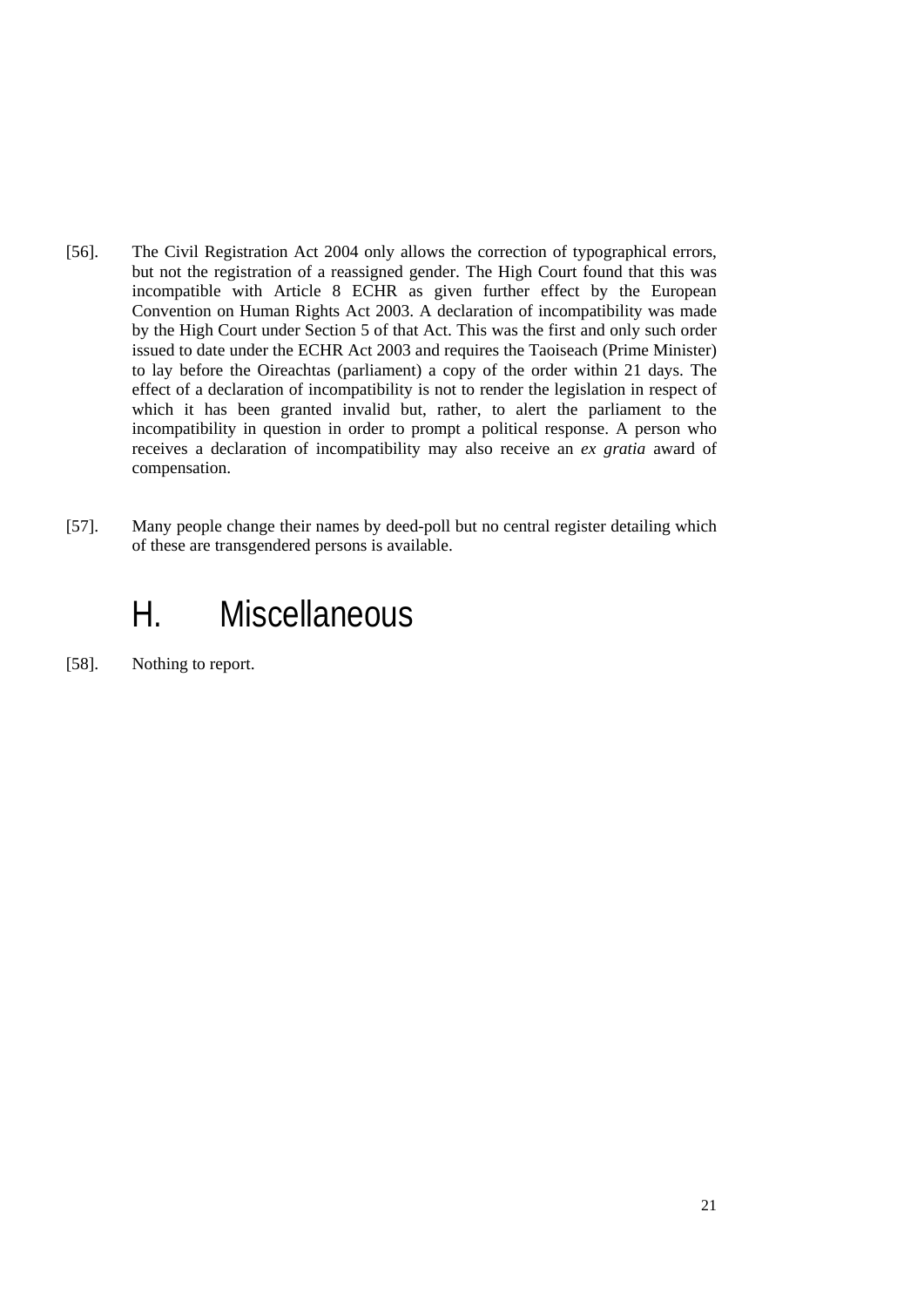## I. Good practices

- [59]. Apart from issues discussed in the foregoing paragraphs what might be instanced as evidence of good practice from Ireland is as follows:
	- The priority attached to LGBT issues by the Equality Authority which is charged with responsibility for multiple grounds of discrimination. This is evidenced by the establishment and resourcing of an Advisory Group on LGB issue. It is also noteworthy that the Authority was the first statutory body to call for equality in marriage for same-sex couples in a report published in 2002 (*Implementing Equality for Lesbians, Gays and Bisexuals*).
	- The relative informality of procedures used in cases before the Equality Tribunal although this can be overstated as an example of good practice Over time good working relations between LGB non-governmental organisations and An Garda Siochana have evolved. At a practical level, there appears to be a number of examples of good practice currently evident in Ireland. In particular, An Garda Síochana is active in dealing with and addressing homophobic violence, harassment and hate speech. 25 Garda Liaison Officers have been appointed to act as a point of contact for LGB people reporting homophobia, hate speech or homophobic violence.<sup>36</sup> In the 2006 LGBT Hate Crime Report, 70% of respondents stated that they were aware of these Liaison Officers.<sup>37</sup> The Gay and Lesbian Equality Network (GLEN) has worked with the Garda to develop a LGBT Community Safety Strategy for the Dublin Metropolitan Region launched by the Minister for Justice, Equality and Law Reform in June  $2006$ .<sup>38</sup> The core elements of the strategy include:
		- A drop-in service at an LGBT community centre.
		- Regular Forum meetings between the Gardaí, LGB commercial venues and other community representatives.
		- Re-establishing a National Advisory Panel to discuss policing and the LGB population.

Further examples of positive work being carried out by the Garda include developing leaflets for the LGB community encouraging people to report homophobic crimes; providing information on Garda Liaison Officers to members of the LGB community; and providing training for Garda on LGB issues.

<sup>&</sup>lt;sup>36</sup> Informal liaison and support has been in existence at Pearse St. Garda Station in Dublin since 1996.<br><sup>37</sup> 2006 LGBT Hate Crime Report: Stop Hate Crimes in Ireland Campaign, available at  $\frac{http://johny.fruitdesign.io/upload/haterimereport.pdf}{http://johny.fruit$ 

 $18$  It is expected that this will be expanded to a national level.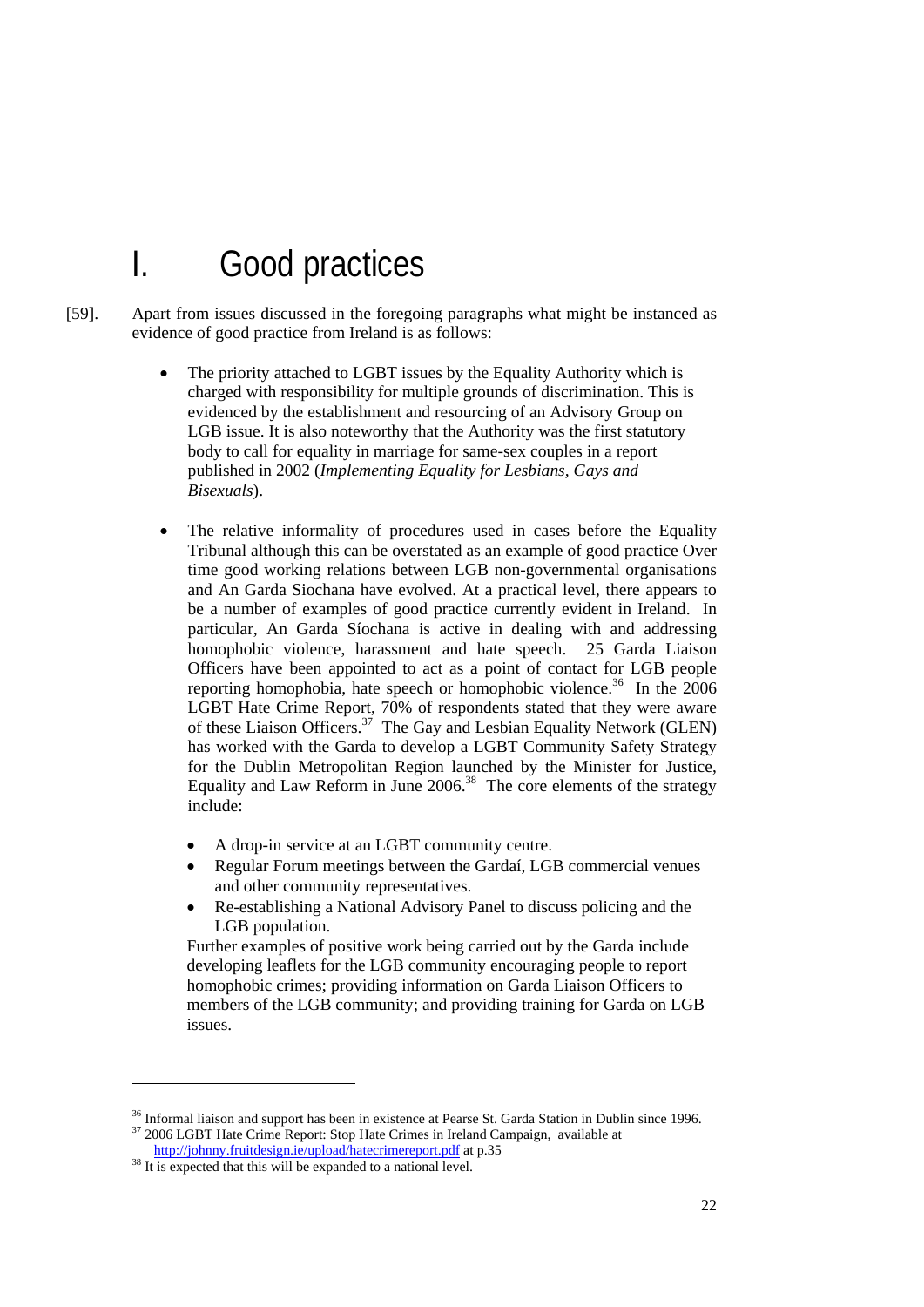• The 'equivalence' requirement of the Good Friday / Belfast Agreement 1998 which requires the Republic of Ireland to have an equivalent level of protection for human rights (including the right to equality) as exists in Northern Ireland. It should, however, be pointed out that the full potential of this principle has not been realised. Because of the relatively sophisticated apparatus for dealing with discrimination in Northern Ireland, underpinned by a statutory duty on public bodies not to discriminate, the formally high standards in that part of the island of Ireland could well act as an elevating benchmark of good practice in the Republic of Ireland.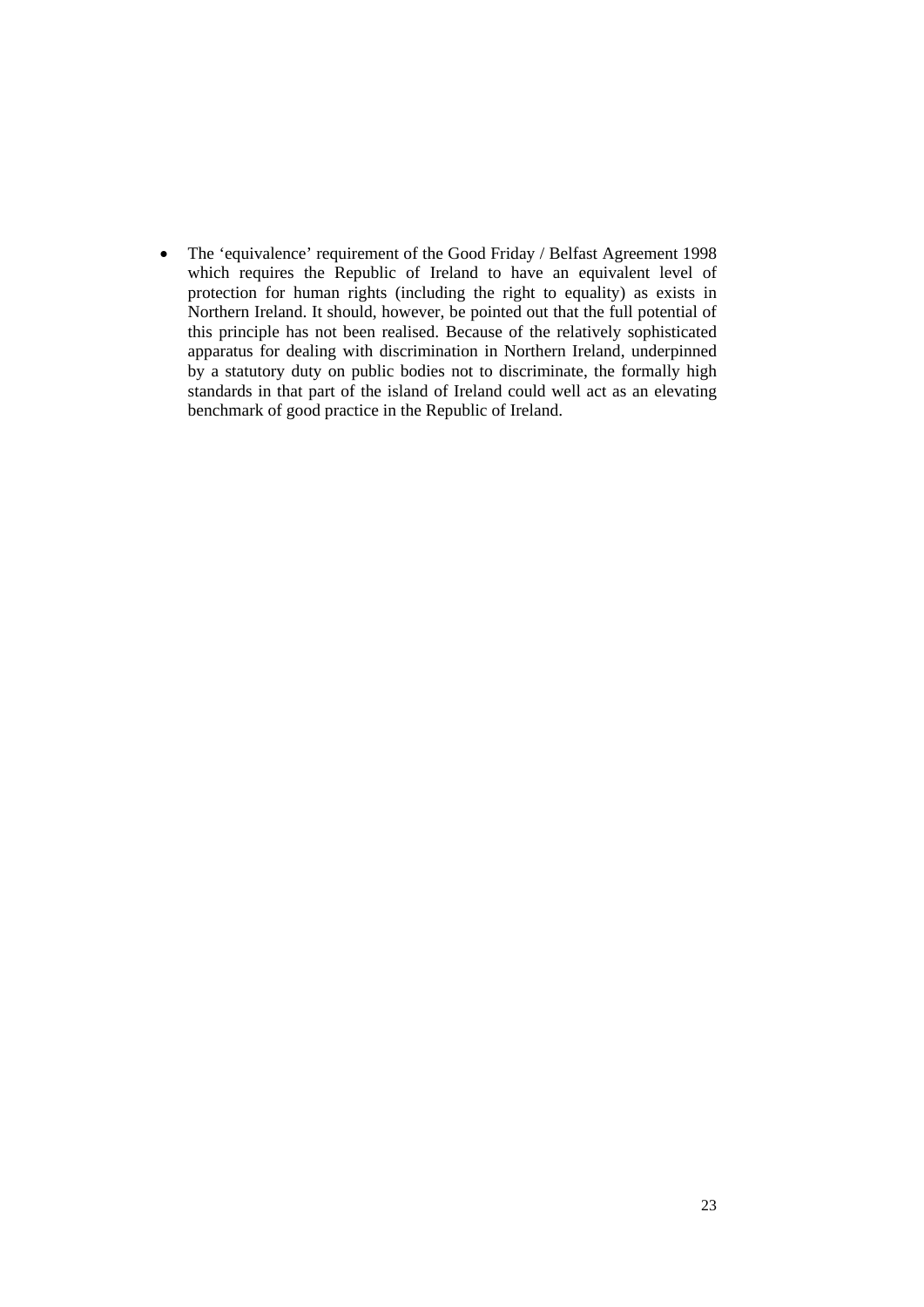## Annex 1 – Case law

#### **Transgender – case 1**

| Case title                    | Foy v. An tArd- Chlaraitheoir (Registrar General) and others (No. 1)                                                                                                                                                                                                                                                                                                                                                                                                                                                                                                                                                                                                                                                                                                                                                                                                                                                                                                                                                                                                                                                                                                                                                                                                                                                                                                                                                                                                                                                                                                                                                                                      |
|-------------------------------|-----------------------------------------------------------------------------------------------------------------------------------------------------------------------------------------------------------------------------------------------------------------------------------------------------------------------------------------------------------------------------------------------------------------------------------------------------------------------------------------------------------------------------------------------------------------------------------------------------------------------------------------------------------------------------------------------------------------------------------------------------------------------------------------------------------------------------------------------------------------------------------------------------------------------------------------------------------------------------------------------------------------------------------------------------------------------------------------------------------------------------------------------------------------------------------------------------------------------------------------------------------------------------------------------------------------------------------------------------------------------------------------------------------------------------------------------------------------------------------------------------------------------------------------------------------------------------------------------------------------------------------------------------------|
| <b>Decision Date</b>          | 9 July 2002                                                                                                                                                                                                                                                                                                                                                                                                                                                                                                                                                                                                                                                                                                                                                                                                                                                                                                                                                                                                                                                                                                                                                                                                                                                                                                                                                                                                                                                                                                                                                                                                                                               |
| Reference Details (type and   | <b>High Court:</b>                                                                                                                                                                                                                                                                                                                                                                                                                                                                                                                                                                                                                                                                                                                                                                                                                                                                                                                                                                                                                                                                                                                                                                                                                                                                                                                                                                                                                                                                                                                                                                                                                                        |
| title of court/body; in       |                                                                                                                                                                                                                                                                                                                                                                                                                                                                                                                                                                                                                                                                                                                                                                                                                                                                                                                                                                                                                                                                                                                                                                                                                                                                                                                                                                                                                                                                                                                                                                                                                                                           |
| original language and         |                                                                                                                                                                                                                                                                                                                                                                                                                                                                                                                                                                                                                                                                                                                                                                                                                                                                                                                                                                                                                                                                                                                                                                                                                                                                                                                                                                                                                                                                                                                                                                                                                                                           |
| English                       |                                                                                                                                                                                                                                                                                                                                                                                                                                                                                                                                                                                                                                                                                                                                                                                                                                                                                                                                                                                                                                                                                                                                                                                                                                                                                                                                                                                                                                                                                                                                                                                                                                                           |
| Key facts of case (500 words) | The applicant was born a male with conforming biological structures. He was diagnosed as suffering<br>from gender identity disorder and underwent gender reassignment surgery. She subsequently sought to<br>have her birth certificate amended to reflect what she maintained should have been her gender since<br>birth. The Registrar General refused, and the applicant applied for judicial review. She contended, inter<br>alia, that, having regard to the most recent scientific evidence, there was a further indicator of sexual<br>differentiation other than the traditional chromosomal, gonadal and genital tests as set out in previous<br>authority, namely brain differentiation, which should be decisive if inconsistent with the biological<br>markers, and that, consequently, there had been an error of fact or a clerical error such that her birth<br>certificate should be rectified under s 27 of the Births and Deaths Registration (Ireland) Act 1880. The<br>Registrar General replied that, by virtue of s 15 of the Vital Statistics and Births, Deaths and Marriages<br>Registration Act 1952, s 5 of the Births, Deaths and Marriages Registration Act 1972 and s 7 of the<br>Registration of Births Act 1996, the preceding legislation had effectively been re-enacted such that it<br>enjoyed the presumption of constitutionality. Issues arose, inter alia, as to: (i) whether the criteria for<br>determining sex should also include brain differentiation; (ii) whether the mechanisms available for<br>amending the birth certificate, namely s 8 of the 1880 Act, as amended by s 5 of the 1952 Act, and s 27 |

DISCLAIMER: This study has been commissioned as background material for a comparative report on homophobia and discrimination on grounds of sexual orientation by the European Union Agency for Fundamental Rights. The views expressed here do not necessarily reflect the views or the official position of the FRA. The study is made publicly available for information purposes only and does not constitute legal advice or legal opinion.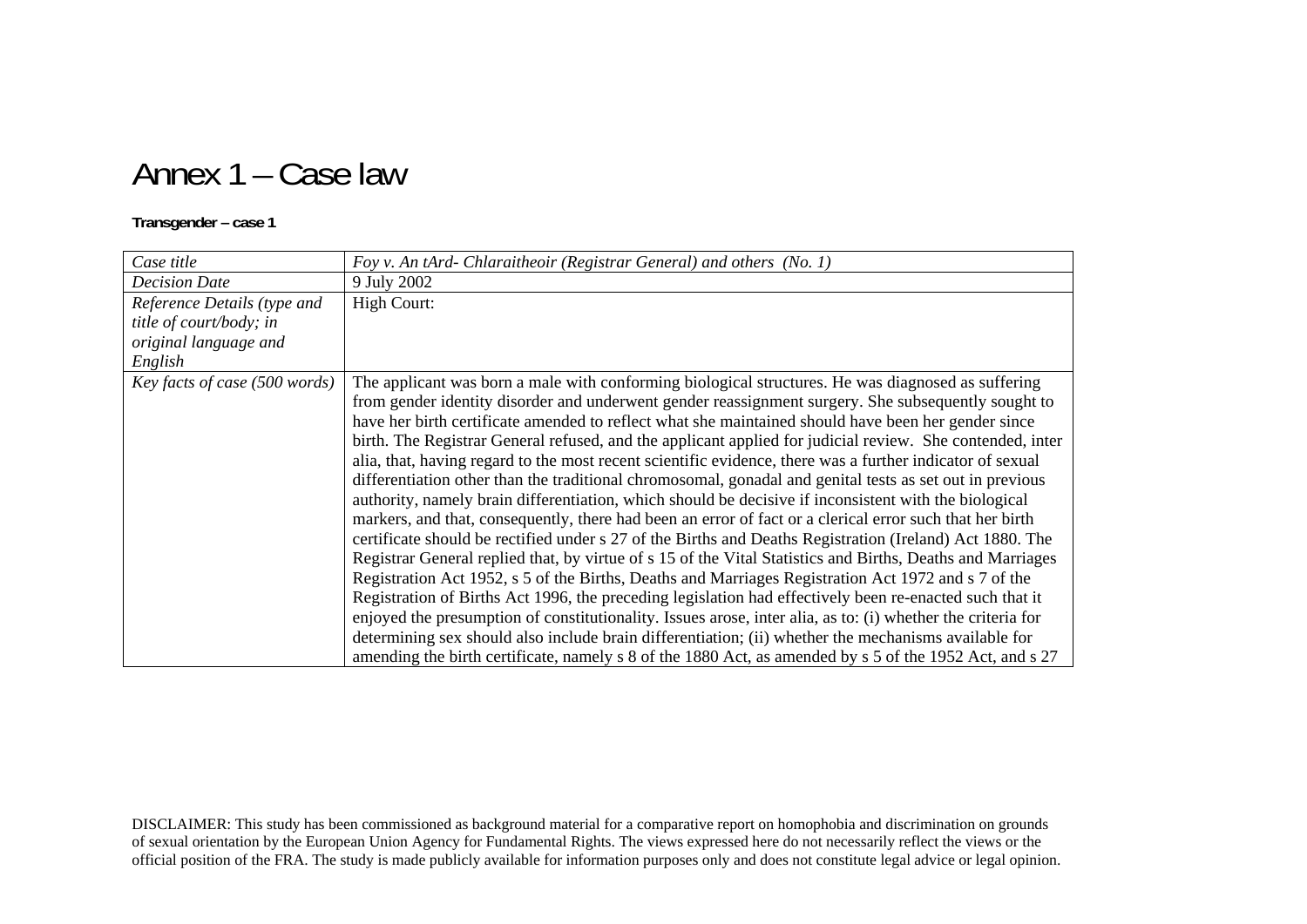| of the 1880 Act (set out at [72-3]) could achieve the rectification sought by the applicant; and (iii) if                             |
|---------------------------------------------------------------------------------------------------------------------------------------|
|                                                                                                                                       |
| not, did the absence of any such provision by which that rectification could be achieved render the                                   |
| legislative scheme unconstitutional by reference to the applicant's rights to privacy, to dignity, to                                 |
| equality and to marry, and having regard to increasingly sympathetic jurisprudence under the European                                 |
| Convention on Human Rights. The application would be dismissed.                                                                       |
| (1) The evidence to date was insufficient to establish the existence of brain differentiation as a marker<br>Main Reasoning/Arguments |
| of sex. (2) An amendment under s 8 of the 1880 Act, as amended by s 5 of the 1952 Act, could, by                                      |
| itself, have no effect on the sex specified in column four. Further, the birth certificate was a historical                           |
| document recording facts and events particular to the date of birth. In those circumstances, and having                               |
| regard to the findings on the medical evidence, the error alleged by the applicant could not, under any                               |
| circumstances, be described as a clerical error for the purposes of s 27 of the 1880 Act and the 1880                                 |
| Regulations. Moreover, as the applicant was, at birth, a male with conforming biological structures,                                  |
| there had been no error of fact or substance for the purposes of s $27(3)$ of the 1880 Act (see [101], [123-                          |
| 5]). (3) Neither s 15(2) of the 1952 Act, s 5 of the 1972 Act, nor s 7 of the 1996 Act had the effect of re-                          |
| enacting the earlier legislation such that the presumption of constitutionality arose in relation to the                              |
| latter. In the context of what a birth certificate truly was, the absence of a provision to permit the                                |
| rectification sought did not undermine the applicant's rights to privacy and dignity. Any difference of                               |
| treatment between the applicant and a biological female was not unjust invidious or arbitrary. Marriage,                              |
| as understood by the Constitution, by statute, and by case law, referred to the union of a biological man                             |
| with a biological woman. Accordingly, there was no sustainable basis for the submission that the                                      |
| existing law, which prohibited the applicant from marrying a party who was of the same biological sex,                                |
| was a violation of her Constitutional right to marry. In any event, the right to marry was not absolute                               |
| and the interference in question was legitimate (see [134], [170-5]).                                                                 |
| In the applicant's daily interaction with persons, with services and with society generally and the law,                              |
| there remained only a limited number of circumstances in which her birth certificate would have to be                                 |
| produced. Furthermore, the state had a legitimate interest in having in place a system of registration of                             |
| births, the resulting register being a document of historical value. It was not unreasonable for that                                 |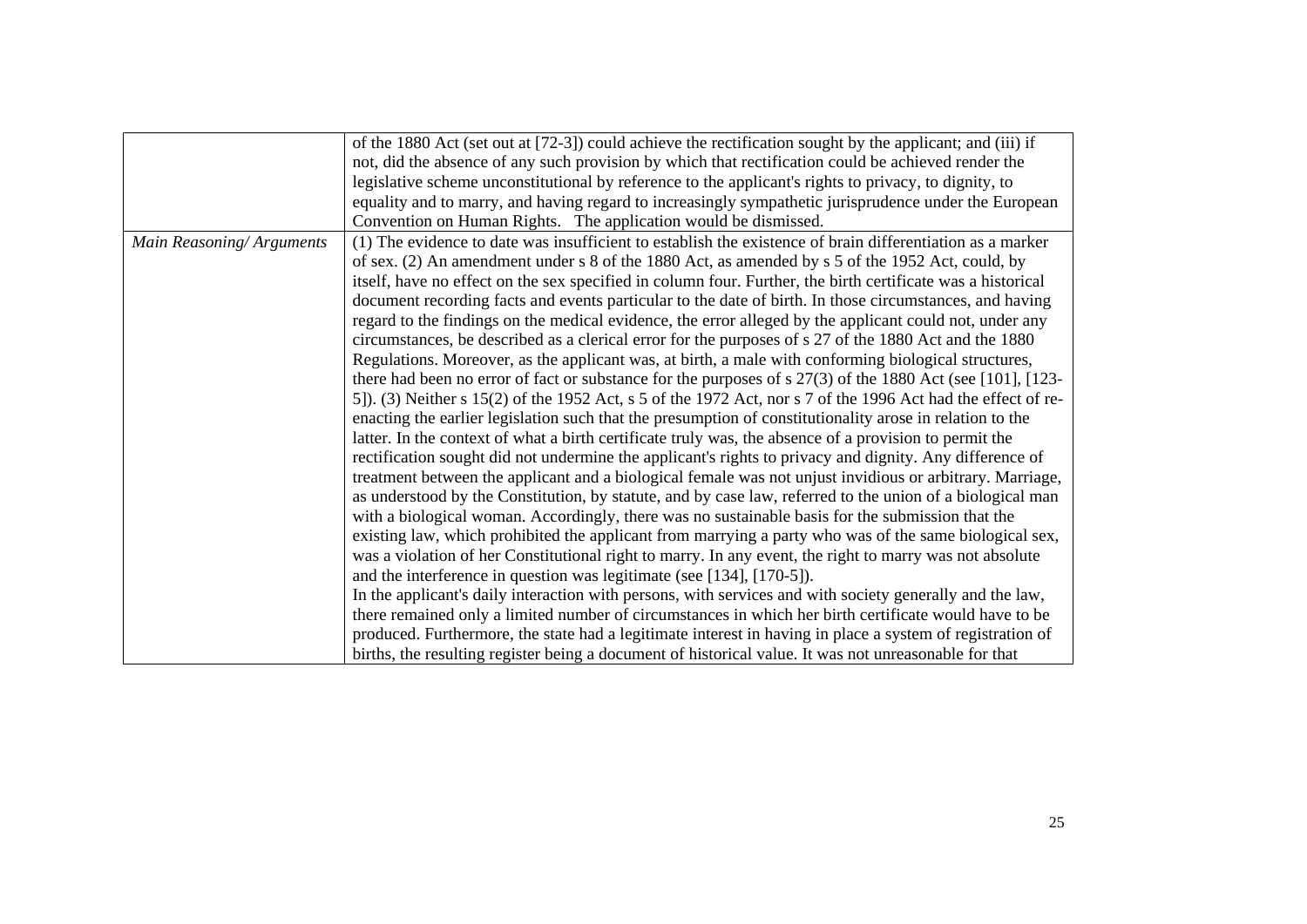|                                                                            | system to include an entry for the sex of the child in question. It could not rationally be suggested that<br>no entry should be made for persons in the position of the applicant as that would render the entire<br>system inoperable. One could not know at birth whether in later life any given child would suffer from<br>gender identity disorder. Accordingly, the interference with the applicant's rights to privacy and to<br>dignity was proportionate. In relation to the right to equality, a male to female transsexual could never<br>shed entirely their male biological characteristics, and, likewise, could never acquire in many material<br>respects, vital characteristics of the female sex. What difference in treatment there was did not apply<br>within male to female transsexuals as a group, or within female to male transsexuals as a group; in<br>either group, the rectification sought would be refused for the same reasons. |
|----------------------------------------------------------------------------|-------------------------------------------------------------------------------------------------------------------------------------------------------------------------------------------------------------------------------------------------------------------------------------------------------------------------------------------------------------------------------------------------------------------------------------------------------------------------------------------------------------------------------------------------------------------------------------------------------------------------------------------------------------------------------------------------------------------------------------------------------------------------------------------------------------------------------------------------------------------------------------------------------------------------------------------------------------------|
| Key Issues (concepts,<br>interpretation in case                            |                                                                                                                                                                                                                                                                                                                                                                                                                                                                                                                                                                                                                                                                                                                                                                                                                                                                                                                                                                   |
| Results (sanctions) and key<br>consequences or implications<br>of the case | Implications of the case were that Lydia Foy was unable to have her birth certificate amended to reflect<br>what she maintained should have been her gender since birth.                                                                                                                                                                                                                                                                                                                                                                                                                                                                                                                                                                                                                                                                                                                                                                                          |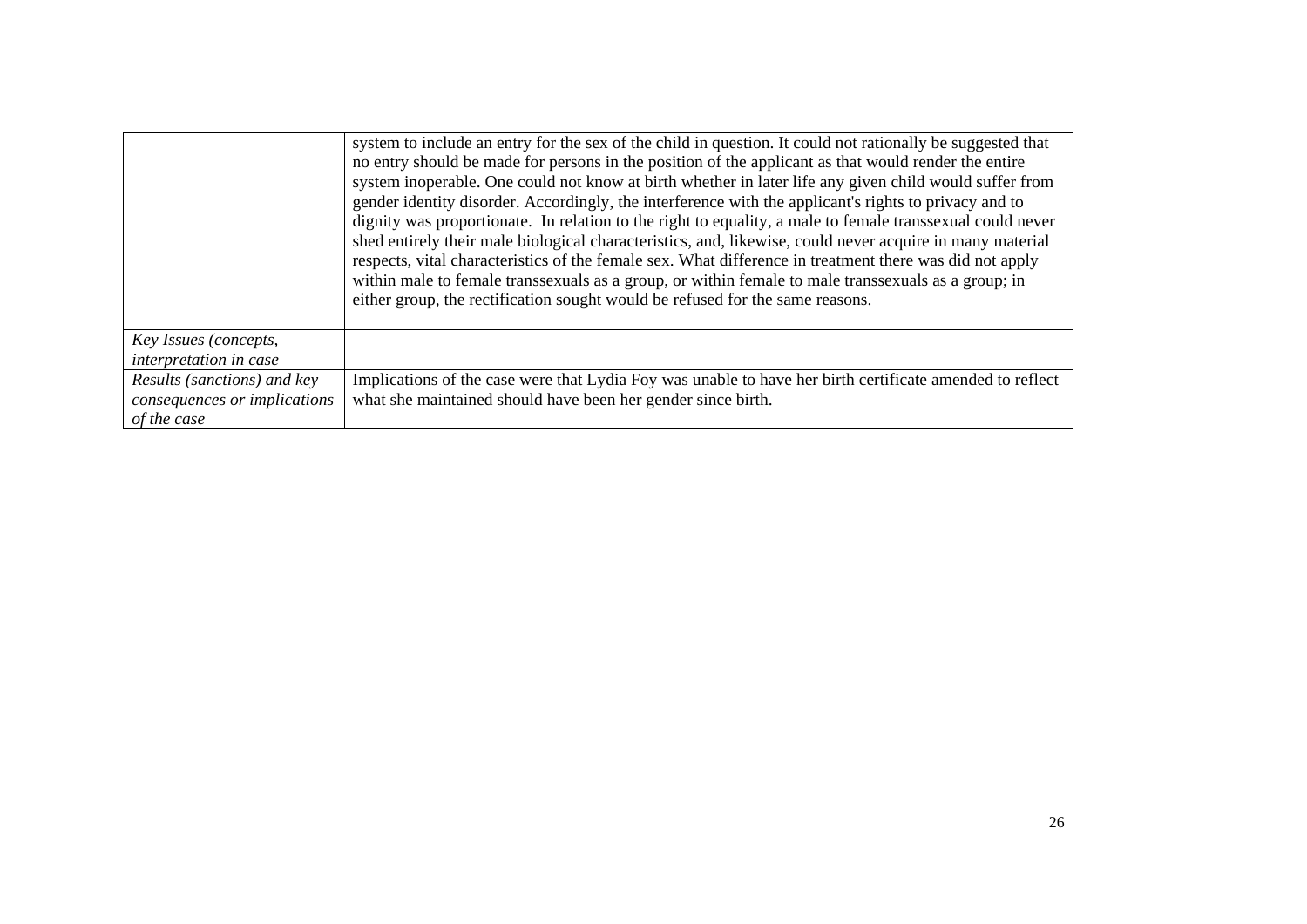#### **Transgender – case 2**

| Case title                    | Foy v. At tArd-Chlaraitheoir (Registrar General) and others (No. 2)                                                                                                                                                                                                                                                                                                                                                                                                                                                                                                                                                                                                                                                                                                                                                                                                                                                                                                                                                                                                                                                                                                                                                                                                                                                                                                                                                                                                                                                                                                                                                                                                                                                                                                                                                                                                                                                                                                                                                                                                                                        |
|-------------------------------|------------------------------------------------------------------------------------------------------------------------------------------------------------------------------------------------------------------------------------------------------------------------------------------------------------------------------------------------------------------------------------------------------------------------------------------------------------------------------------------------------------------------------------------------------------------------------------------------------------------------------------------------------------------------------------------------------------------------------------------------------------------------------------------------------------------------------------------------------------------------------------------------------------------------------------------------------------------------------------------------------------------------------------------------------------------------------------------------------------------------------------------------------------------------------------------------------------------------------------------------------------------------------------------------------------------------------------------------------------------------------------------------------------------------------------------------------------------------------------------------------------------------------------------------------------------------------------------------------------------------------------------------------------------------------------------------------------------------------------------------------------------------------------------------------------------------------------------------------------------------------------------------------------------------------------------------------------------------------------------------------------------------------------------------------------------------------------------------------------|
| <b>Decision Date</b>          | 19 October 2007                                                                                                                                                                                                                                                                                                                                                                                                                                                                                                                                                                                                                                                                                                                                                                                                                                                                                                                                                                                                                                                                                                                                                                                                                                                                                                                                                                                                                                                                                                                                                                                                                                                                                                                                                                                                                                                                                                                                                                                                                                                                                            |
| Reference Details (type and   | <b>High Court:</b>                                                                                                                                                                                                                                                                                                                                                                                                                                                                                                                                                                                                                                                                                                                                                                                                                                                                                                                                                                                                                                                                                                                                                                                                                                                                                                                                                                                                                                                                                                                                                                                                                                                                                                                                                                                                                                                                                                                                                                                                                                                                                         |
| title of court/body; in       |                                                                                                                                                                                                                                                                                                                                                                                                                                                                                                                                                                                                                                                                                                                                                                                                                                                                                                                                                                                                                                                                                                                                                                                                                                                                                                                                                                                                                                                                                                                                                                                                                                                                                                                                                                                                                                                                                                                                                                                                                                                                                                            |
| original language and         |                                                                                                                                                                                                                                                                                                                                                                                                                                                                                                                                                                                                                                                                                                                                                                                                                                                                                                                                                                                                                                                                                                                                                                                                                                                                                                                                                                                                                                                                                                                                                                                                                                                                                                                                                                                                                                                                                                                                                                                                                                                                                                            |
| English                       |                                                                                                                                                                                                                                                                                                                                                                                                                                                                                                                                                                                                                                                                                                                                                                                                                                                                                                                                                                                                                                                                                                                                                                                                                                                                                                                                                                                                                                                                                                                                                                                                                                                                                                                                                                                                                                                                                                                                                                                                                                                                                                            |
| Key facts of case (500 words) | On 30 <sup>th</sup> July, 2002 Dr. Foy filed a Notice of Appeal to the Supreme Court. By the time the appeal came<br>on for hearing, on $8th$ November, 2005, there had been three significant changes in the legal landscape.<br>Firstly, some short time after the $9th$ July, 2002, the European Court of Human Rights, in abandoning<br>and indeed in reversing its declared jurisprudence up to then, unanimously held, in the case of a male to<br>female post operative transsexual, that by reason of its legal regime (being one comparable to that of<br>this jurisdiction), the United Kingdom was in breach of both Articles 8 and 12 of the European<br>Convention of Human Rights, 1950 (see the decisions in the cases of "Goodwin" and "I"). Secondly<br>on 31 <sup>st</sup> December, 2003 the rights contained in this International Convention ("The Convention" or "the<br>ECHR") became part of the domestic law of this State via the enactment of the European Convention<br>on Human Rights Act, 2003, ("The 2003 Act") and thirdly, a new system of Civil Registration was<br>introduced by the Civil Registration Act, 2004, ("The 2004 Act"); which in the process repealed all<br>existing primary and secondary legislation in this area. As a result of these events the applicant wished<br>to raise these new issues on her appeal. However since such matters were not, and could not have been,<br>dealt with by this court in July 2002, the Supreme Court remitted the case back so that a decision could<br>be made at first instance on these points. Hence this second judgment in the first set of proceedings. By<br>letter dated 21 <sup>st</sup> November, 2005 Mr. Michael Farrell Solicitor wrote to An t-Ard Chlaraitheoir on<br>behalf of the applicant seeking to have the "mistake" in the record of her birth corrected so as to reflect<br>her "true and actual" female gender as well as changing her name from "Donal Mark" to "Lydia"<br>Annice". He also sought the issue of a new birth certificate reflecting these corrections in respect of his |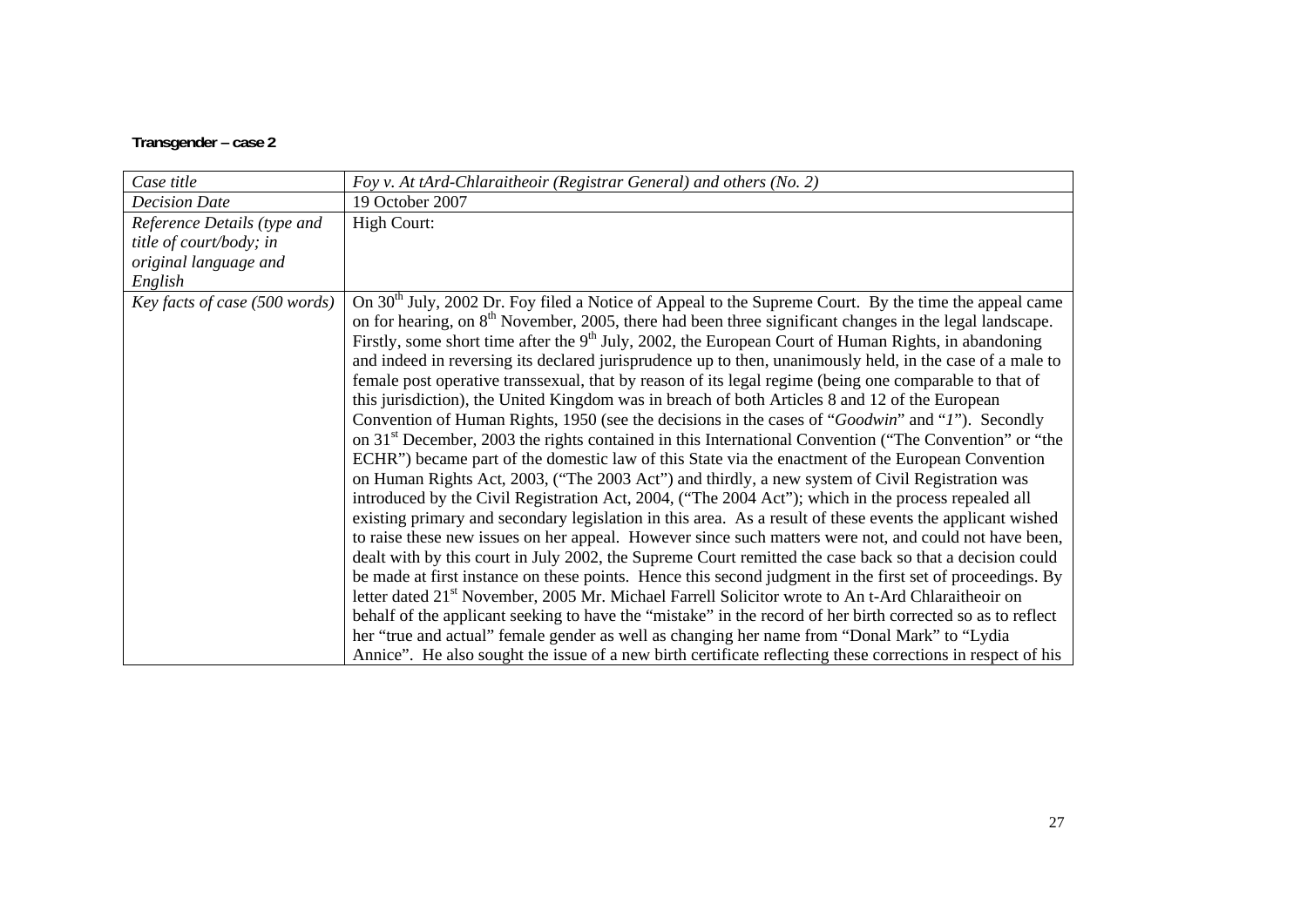|                                                                            | client. The case made in support of this application was then outlined and included references to the<br>2003 Act and to both the "Goodwin" decision (35 EHRR 447) and the "I" decision (ECHR 11/7/02)<br>delivered in 2002. These cases are referred to later in this judgment, but as the lead decision was<br>Goodwin, references to that case can be considered as including the decision in "I", as the legal<br>principles in both are essentially indistinguishable. By way of response dated $23rd$ December, 2005 the<br>first named respondent denied that there had been any "mistake" in the record of Ms. Foy's birth and<br>accordingly refused her application. Being dissatisfied, the applicant exercised her right under $s. 60(8)$<br>of the Civil Registration Act, 2004 to appeal to this court from that decision. Hence the second set of<br>proceedings. |
|----------------------------------------------------------------------------|----------------------------------------------------------------------------------------------------------------------------------------------------------------------------------------------------------------------------------------------------------------------------------------------------------------------------------------------------------------------------------------------------------------------------------------------------------------------------------------------------------------------------------------------------------------------------------------------------------------------------------------------------------------------------------------------------------------------------------------------------------------------------------------------------------------------------------------------------------------------------------|
| Main Reasoning/Arguments                                                   | The legislation governing Birth Certificates is incompatible with the States obligations under the<br>European Convention on Human Rights as established in the State under the European Convention on<br>Human Rights Act 2003.                                                                                                                                                                                                                                                                                                                                                                                                                                                                                                                                                                                                                                                 |
| Key Issues (concepts,<br>interpretation in case                            |                                                                                                                                                                                                                                                                                                                                                                                                                                                                                                                                                                                                                                                                                                                                                                                                                                                                                  |
| Results (sanctions) and key<br>consequences or implications<br>of the case | The Court felt, that some five years after the ECtHR decision in <i>Goodwin</i> , the absence of any provision<br>which would enable the acquired identity of Dr. Foy to be legally recognised in this jurisdiction, meant<br>that the State is in breach of its positive obligations under Article 8 of the Convention. Its margin of<br>appreciation has been thoroughly exhausted save as regards the appropriate means of achieving<br>recognition of the applicant's Article 8 rights. The Court issued a Declaration of Incompatibility of the<br>law as set out in s. $60(8)$ of the Civil Registration Act, 2004. This means that the legislation is<br>incompatible with the European Convention on Human Rights Act 2003 and the Taoiseach (Prime<br>Minister) is required to lay an Order before each House of Parliament.                                            |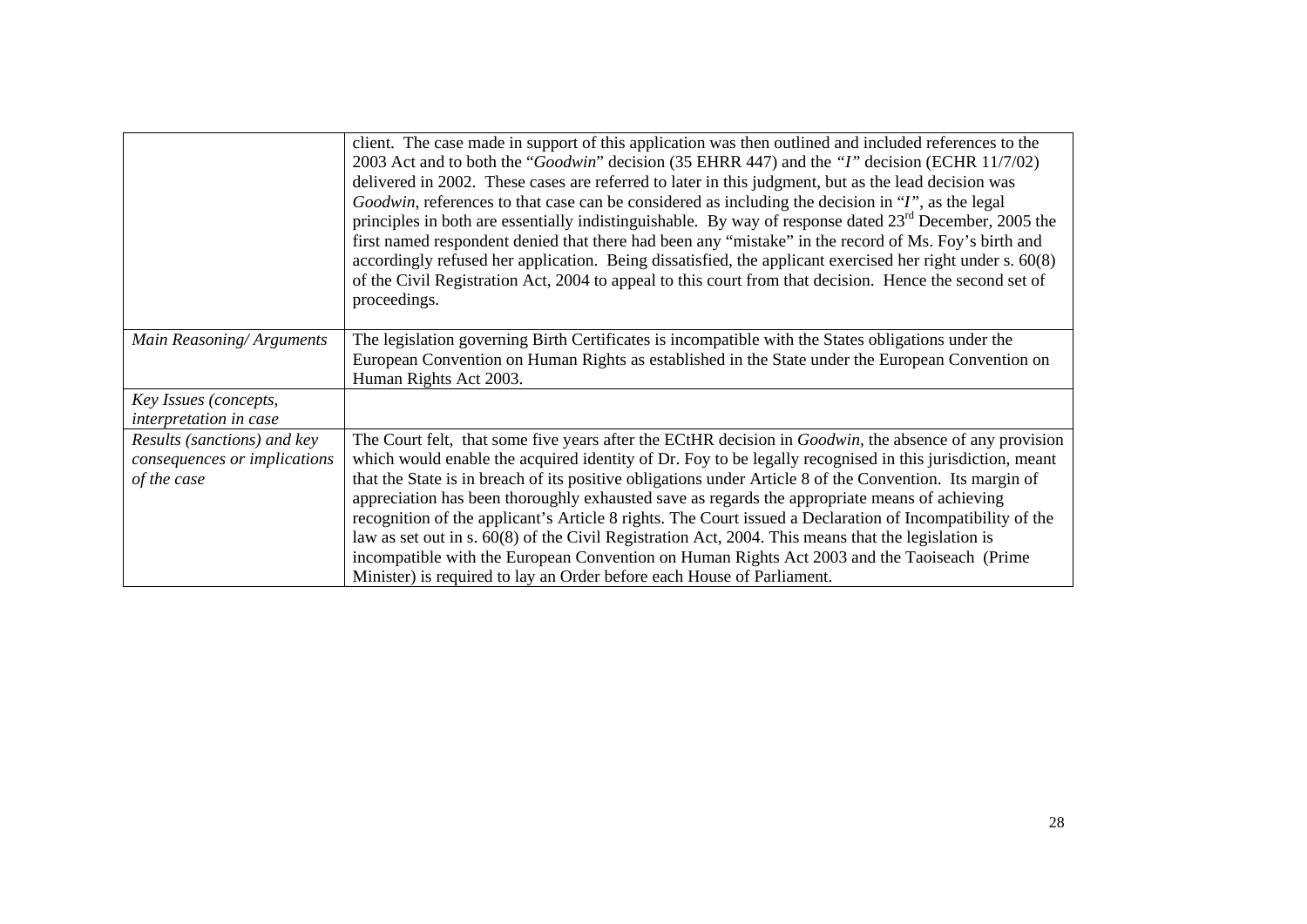### Annex 2 – Statistics

#### **Complaints under Equality Legislation 2000-2007 under Sexual Orientation Ground**

|       | Referrals under | Referrals under   | Decisions   | Awards            | Decisions Issued | Awards             |
|-------|-----------------|-------------------|-------------|-------------------|------------------|--------------------|
|       | Employment      | Equal Status (ES) | Issued (EE) | (EE)              | (ES)             | (ES)               |
|       | Equality (EE)   | Legislation       |             |                   |                  |                    |
|       | Legislation     |                   |             |                   |                  |                    |
| 2000  |                 | 0                 | 0           | $\bigoplus$       | $\theta$         | $\bigoplus$        |
| 2001  |                 | 8                 |             | $\bigoplus$       | $\theta$         | $\bigoplus$        |
| 2002  |                 | 6                 | 2           | $\bigoplus$       | $\theta$         | $\bigoplus$        |
| 2003  | 4               |                   | 3           | $\bigoplus$       | $\theta$         | $\bigoplus$        |
| 2004  | 4               | 4                 | 2           | $\bigoplus$ 0,000 |                  | $000$ , $\boxplus$ |
| 2005  | 4               | 3                 | 2           | $\bigoplus$       |                  | $\Theta$ ,000      |
| 2006  | −               | 2                 | 0           | $\bigoplus$       | $\Omega$         | $\bigoplus$        |
| 2007  | 4               | $_{0}$            | 3           | $\bigoplus$       |                  | $\bigoplus$        |
| Total | 34              | 26                | 13          | $\bigoplus$ 0,000 | 3                | $\epsilon$ 2,000   |

This information was provided by Brian Farrell of the Equality Tribunal, the State body charged with adjudicating on complaints of discrimination under the Employment Equality Acts and the Equal Status Acts. These complaints refer those made under one ground only, and although there are some on multiple which include sexual orientation no data exists to collate these.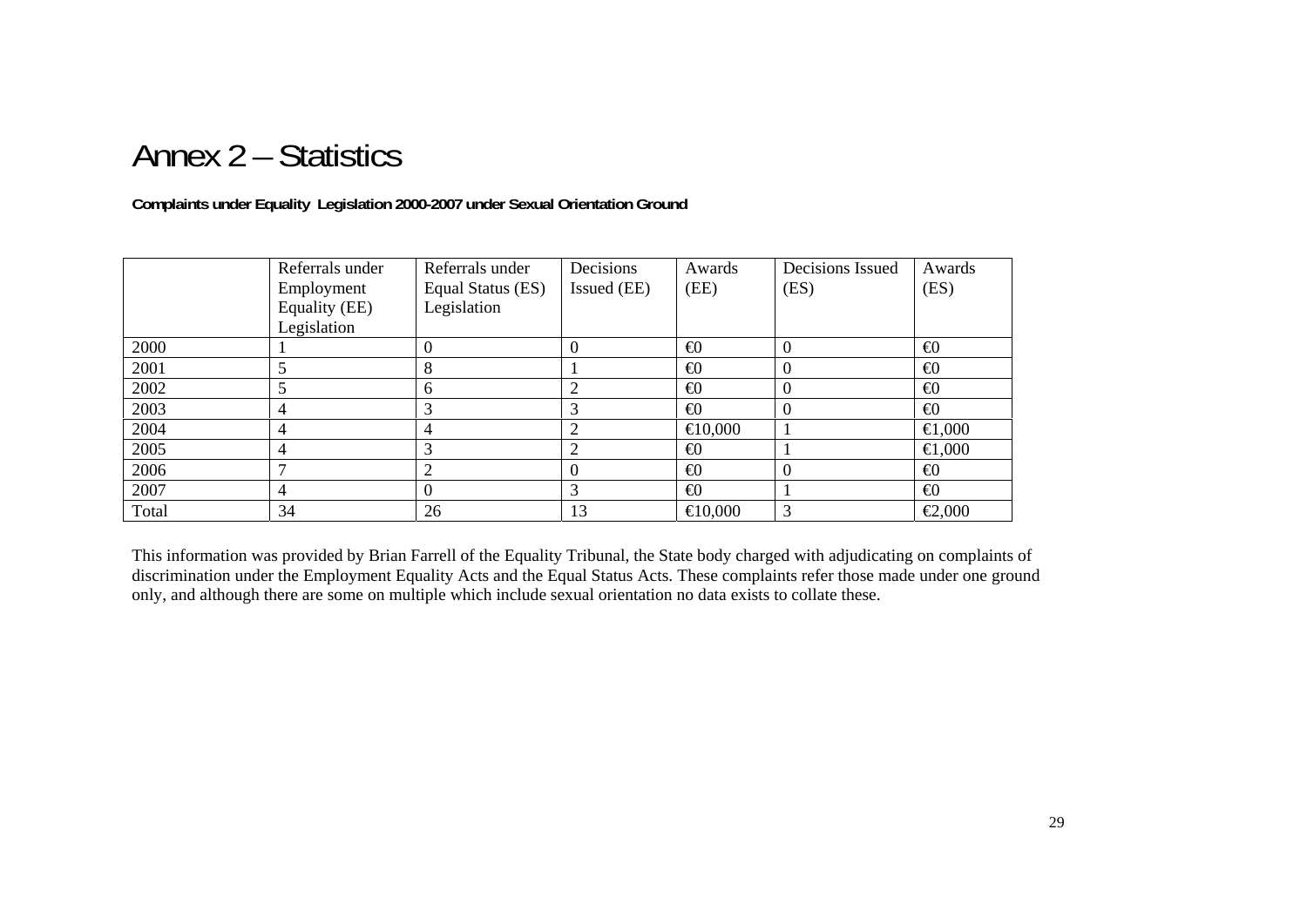**Cases taken by the Equality Authority (**EE = Employment Equality legislation; ES = Equal Status legislation)

|                                           | 2000       | 2001           | 2002             | 2003            | 2004            | 2005     | 2006             | 2007 |
|-------------------------------------------|------------|----------------|------------------|-----------------|-----------------|----------|------------------|------|
| Total complaints of discrimination on     | 10 (EE)    | 15 (EE)        | 17(EE)           | 14 (EE)         | $5$ (EE)        | $5$ (EE) | $5$ (EE)         |      |
| the ground of sexual orientation          | $1$ (ES)   | 18(ES)         | 32 (ES)          | 25 (ES)         | 8 (ES)          | $2$ (ES) | $4$ (ES)         | N/A  |
| (equality body, tribunals, courts etc.):  | Access to  | Education - 1  | Licensed         | Licensed        | Licensed        | Licensed | Licensed         |      |
| if possible disaggregated                 | public bar | Access to      | Premises $-16$ . | Premises $-8$ . | Premises $-1$ . | Premises | Premises $-1$ .  |      |
| according to social areas of              | $-1.$      | Nightclub -11. | Insurance - 1.   | Insurance - 2.  | Insurance - 2.  | $-1.$    | State bodies - 1 |      |
| discrimination (employment,               |            | Soc. Welf.-4   | Soc. Welf. -2.   | Soc. Welf. - 3. | Soc. Welf. -2.  | Health   | Financial        |      |
| education, housing, goods and             |            | Banking $-2$   | Banking -1       | State Bodies -3 | Other-2         | $-1.$    | services - 1.    |      |
| services etc.)                            |            | Misc. -1       | Clubs - 1        | Transport -1    | Education - 1   |          | Education - 1    |      |
|                                           |            | Accom. - 1     | Harassment - 1   | Banking -1      |                 |          |                  |      |
|                                           |            | Insurance - 1  | Education -1     | Other -5        |                 |          |                  |      |
|                                           |            |                | Misc. - 9        | Education -2    |                 |          |                  |      |
| Total finding of Discrimination           |            |                |                  |                 |                 |          |                  |      |
| confirmed (by equality body,              |            |                |                  |                 |                 |          |                  |      |
| tribunals, courts etc.): if possible      |            |                |                  |                 |                 |          |                  |      |
| disaggregated according to social areas   |            |                |                  |                 |                 |          |                  |      |
| of discrimination (employment,            |            |                |                  |                 |                 |          |                  |      |
| education, housing, goods and services    |            |                |                  |                 |                 |          |                  |      |
| $etc.$ )                                  |            |                |                  |                 |                 |          |                  |      |
| National Number of                        |            |                |                  |                 |                 |          |                  |      |
| sanctions/compensation payments           |            |                |                  |                 |                 |          |                  |      |
| issued (by courts, tribunals, equality    |            |                |                  |                 |                 |          |                  |      |
| bodies etc.): if possible disaggregated   |            |                |                  |                 |                 |          |                  |      |
| according to social areas of              |            |                |                  |                 |                 |          |                  |      |
| discrimination (employment,               |            |                |                  |                 |                 |          |                  |      |
| education, housing, goods and services    |            |                |                  |                 |                 |          |                  |      |
| $etc.$ )                                  |            |                |                  |                 |                 |          |                  |      |
| National range of                         |            |                |                  |                 |                 |          |                  |      |
| sanctions/compensation payments (by       |            |                |                  |                 |                 |          |                  |      |
| courts, tribunals, equality bodies etc.): |            |                |                  |                 |                 |          |                  |      |
| if possible disaggregated according to    |            |                |                  |                 |                 |          |                  |      |
| social areas of discrimination            |            |                |                  |                 |                 |          |                  |      |
| (employment, education, housing,          |            |                |                  |                 |                 |          |                  |      |
| goods and services etc.)                  |            |                |                  |                 |                 |          |                  |      |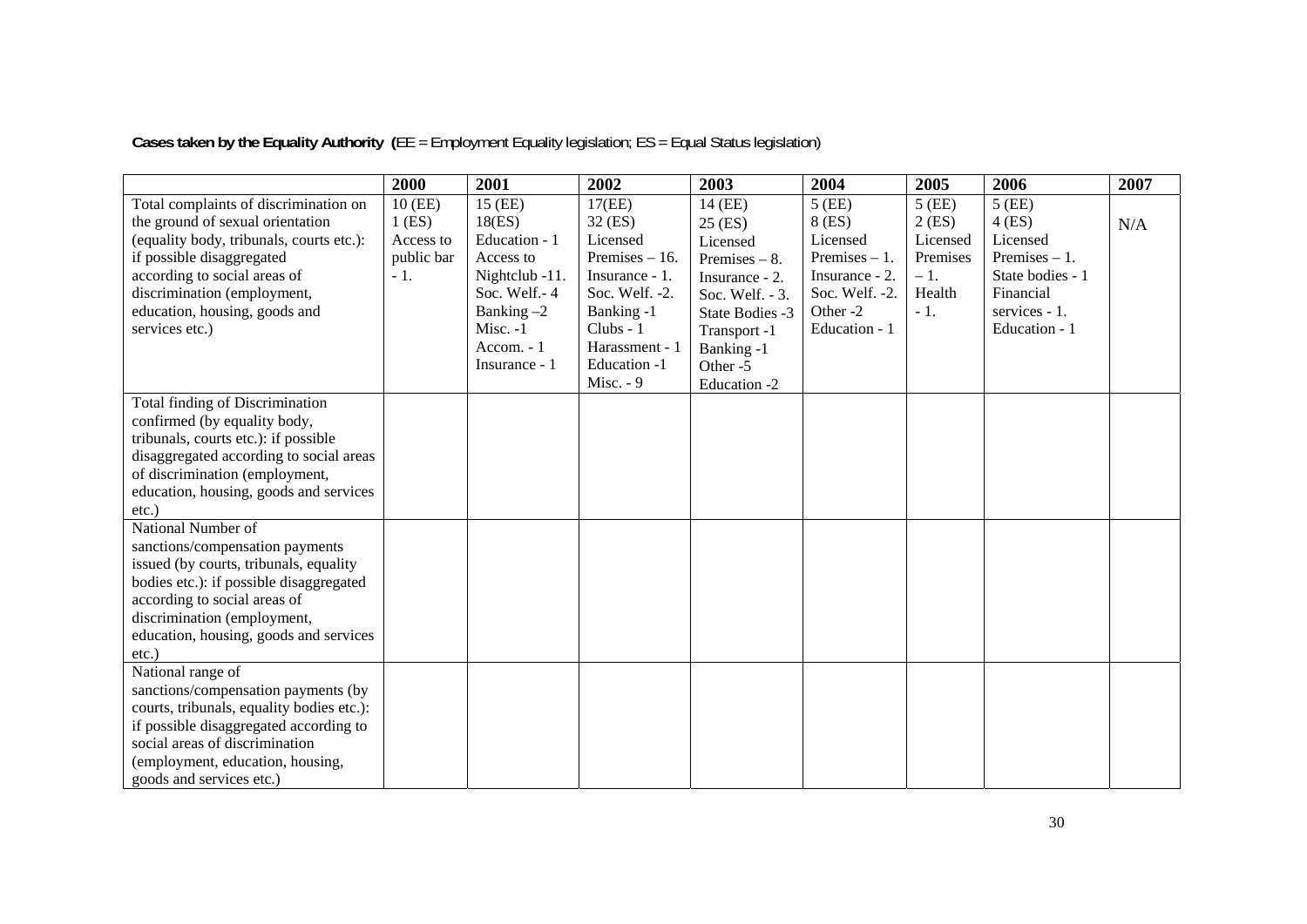This data concerns new cases taken by the Equality Authority, but does not include queries, of which there were many hundreds each year.

There a range of settlements ranging up to  $\epsilon 40,000$  and the putting in place of appropriate policies and procedures.

An example from the Annual Report of 2003 illustrates the type of outcome in sexual orientation cases dealt with by the Equality Authority;

1. Employment on a Community Employment Scheme. Complainant was harassed and questions were asked relating to his sexual orientation. He was asked by his supervisor to confirm whether or not rumours to the effect that he was gay were correct. When he told the supervisor that this was none of his business he was asked directly by the supervisor to state if he was gay. The supervisor also asked other participants on the course if he was gay after he refused to answer this question. When the supervisor had received confirmation from the other participants he again asked him if he was gay. Case settled for  $\epsilon 400$ .

2. In a large solicitors firm, an employee who was out sick was not allowed to return to work by his employers when he informed them that he was H.I.V positive. The employer wanted to disclose his condition to all partners of the firm. This case was settled on the basis of partners agreeing to keep it confidential and his being allowed back to work to finish his apprenticeship.

3. The Department of Social and Family Affairs refused to issue a Free Travel Pass (under the Free Travel Scheme) to the co-habiting partner of a gay an. Following intervention by the Equality Authority, the Free Travel Pass was issued to his partner and both men received €1,500 each in compensation.

The Annual Report of 2004 provides another example: The complainant attended for interview with the company. The complainant was very happy with her interview. The Managing Director of the company advised her that her CV was the best of those received and went on to discuss salary, commission, company car and other conditions of the job and then offered her the position. The complainant was happy to accept the offer of the position. As the complainant was leaving, the Managing Director asked her whether she was married and she informed that she was as good as married but that her partner was a woman. The claimant was informed a week later that she had not got the job. The company subsequently denied that the claimant was asked this question and stated that she proffered the information herself. It also denied that her sexual orientation was not a factor in their decision not to offer her the job. The case was settled for <del>€</del>8,000.